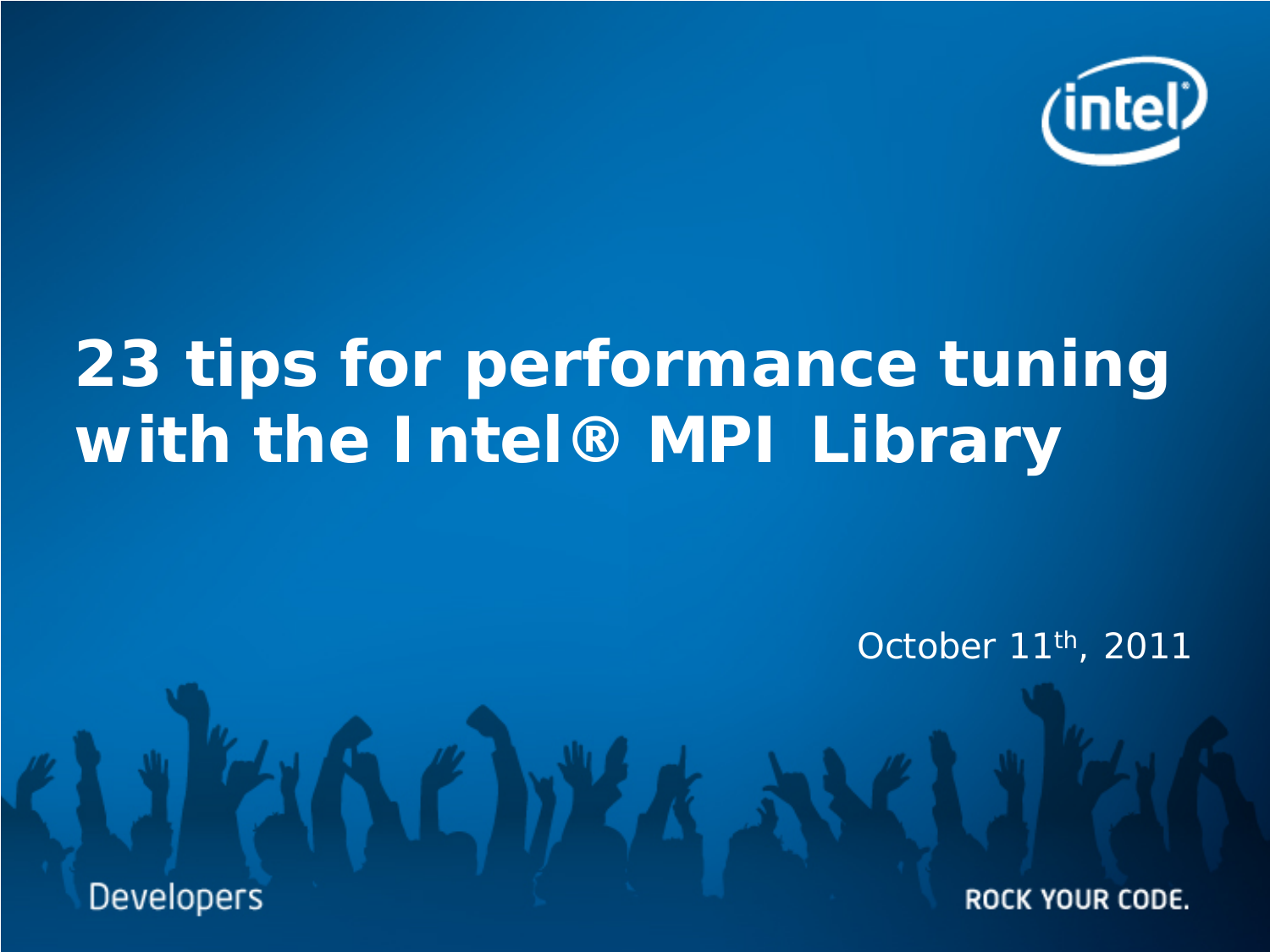# **Legal Disclaimer**



INFORMATION IN THIS DOCUMENT IS PROVIDED IN CONNECTION WITH INTEL PRODUCTS. NO LICENSE, EXPRESS OR IMPLIED, BY ESTOPPEL OR OTHERWISE, TO ANY INTELLECTUAL PROPERTY RIGHTS IS GRANTED BY THIS DOCUMENT. EXCEPT AS PROVIDED IN INTEL'S TERMS AND CONDITIONS OF SALE FOR SUCH PRODUCTS, INTEL ASSUMES NO LIABILITY WHATSOEVER AND INTEL DISCLAIMS ANY EXPRESS OR IMPLIED WARRANTY, RELATING TO SALE AND/OR USE OF INTEL PRODUCTS INCLUDING LIABILITY OR WARRANTIES RELATING TO FITNESS FOR A PARTICULAR PURPOSE, MERCHANTABILITY, OR INFRINGEMENT OF ANY PATENT, COPYRIGHT OR OTHER INTELLECTUAL PROPERTY RIGHT.

#### UNLESS OTHERWISE AGREED IN WRITING BY INTEL, THE INTEL PRODUCTS ARE NOT DESIGNED NOR INTENDED FOR ANY APPLICATION IN WHICH THE FAILURE OF THE INTEL PRODUCT COULD CREATE A SITUATION WHERE PERSONAL INJURY OR DEATH MAY OCCUR.

Intel may make changes to specifications and product descriptions at any time, without notice. Designers must not rely on the absence or characteristics of any features or instructions marked "reserved" or "undefined." Intel reserves these for future definition and shall have no responsibility whatsoever for conflicts or incompatibilities arising from future changes to them. The information here is subject to change without notice. Do not finalize a design with this information.

The products described in this document may contain design defects or errors known as errata which may cause the product to deviate from published specifications. Current characterized errata are available on request.

Contact your local Intel sales office or your distributor to obtain the latest specifications and before placing your product order.

Copies of documents which have an order number and are referenced in this document, or other Intel literature, may be obtained by calling 1-800-548-4725, or go to: <http://www.intel.com/design/literature.htm>

### **Developers**

### ROCK YOUR CODE.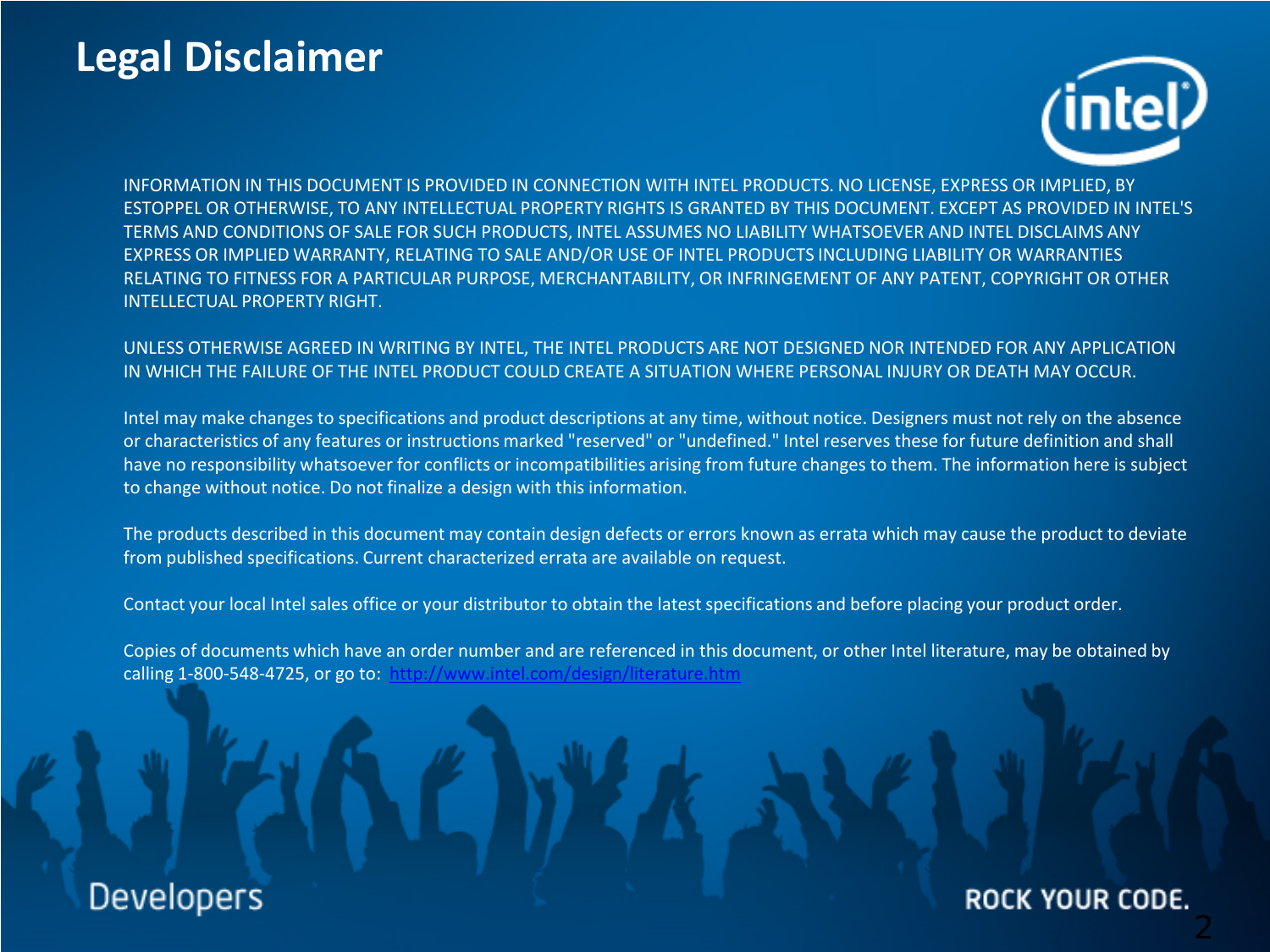# **Optimization Notice**

#### **Optimization Notice**

Intel® compilers, associated libraries and associated development tools may include or utilize options that optimize for instruction sets that are available in both Intel® and non-Intel microprocessors (for example SIMD instruction sets), but do not optimize equally for non-Intel microprocessors. In addition, certain compiler options for Intel compilers, including some that are not specific to Intel micro-architecture, are reserved for Intel microprocessors. For a detailed description of Intel compiler options, including the instruction sets and specific microprocessors they implicate, please refer to the "Intel® Compiler User and Reference Guides" under "Compiler Options." Many library routines that are part of Intel® compiler products are more highly optimized for Intel microprocessors than for other microprocessors. While the compilers and libraries in Intel® compiler products offer optimizations for both Intel and Intel-compatible microprocessors, depending on the options you select, your code and other factors, you likely will get extra performance on Intel microprocessors.

Intel® compilers, associated libraries and associated development tools may or may not optimize to the same degree for non-Intel microprocessors for optimizations that are not unique to Intel microprocessors. These optimizations include Intel® Streaming SIMD Extensions 2 (Intel® SSE2), Intel<sup>®</sup> Streaming SIMD Extensions 3 (Intel<sup>®</sup> SSE3), and Supplemental Streaming SIMD Extensions 3 (Intel® SSSE3) instruction sets and other optimizations. Intel does not guarantee the availability, functionality, or effectiveness of any optimization on microprocessors not manufactured by Intel. Microprocessor-dependent optimizations in this product are intended for use with Intel microprocessors.

While Intel believes our compilers and libraries are excellent choices to assist in obtaining the best performance on Intel® and non-Intel microprocessors, Intel recommends that you evaluate other compilers and libraries to determine which best meet your requirements. We hope to win your business by striving to offer the best performance of any compiler or library; please let us know if you find we do not.

Notice revision #20101101



**Software & Services Group, Developer Products Division**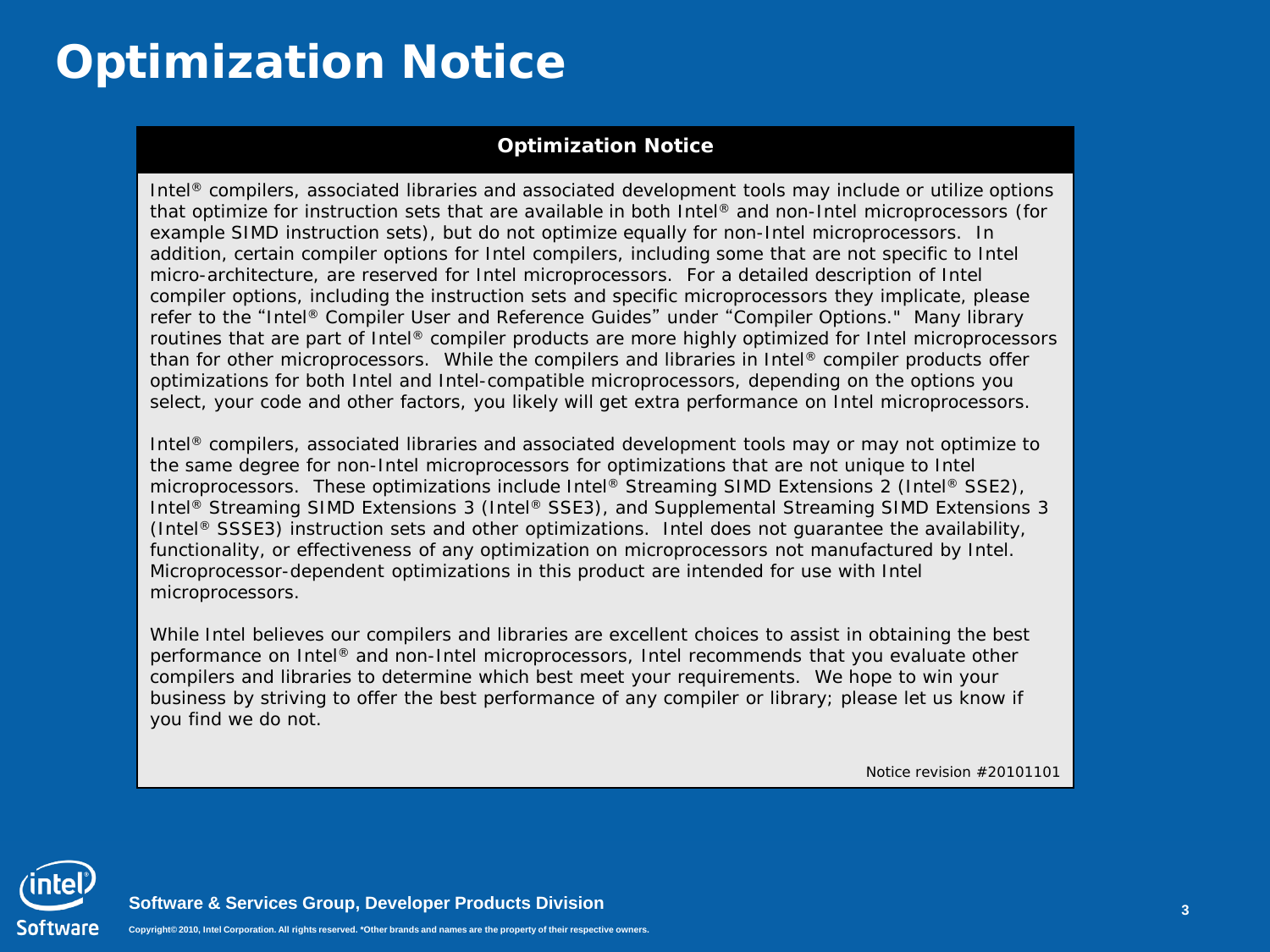# **Intel® MPI Library 4.0 Update 1**

- **High performance MPI-2.1** implementation
- **Example 2 Indows** \* support
- **Interconnect independence**
- Smart fabric selection and performance optimization
- Multi-rail and failover support
- Thread-safety and fault tolerance
- **Free Runtime Environment**
- Close integration with the Intel and 3rd party development tools
- **Internet based licensing and** technical support



**Software & Services Group, Developer Products Division**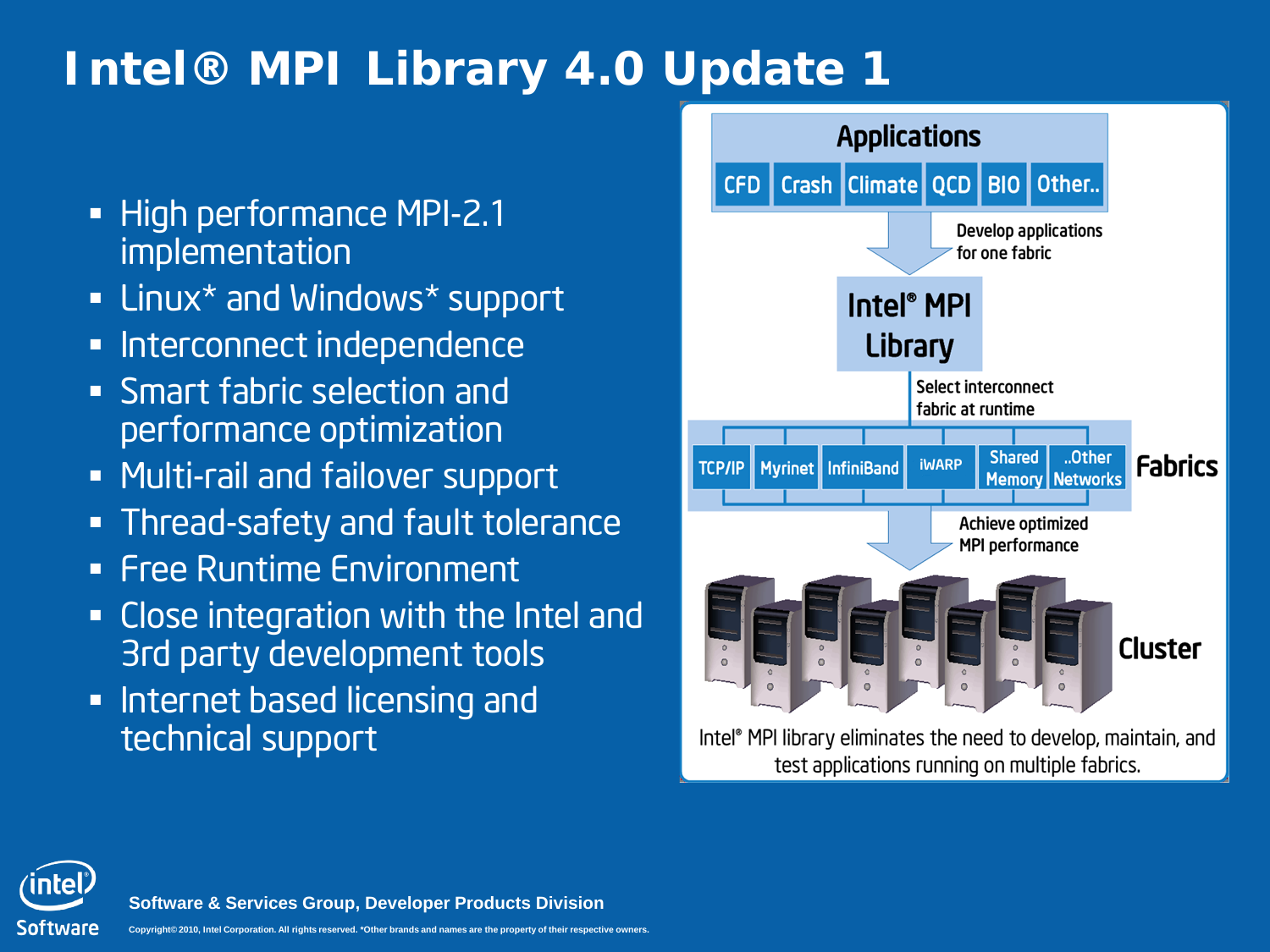# **The Holy Grail of higher Application Performance**

- Why tuning?
	- Account for specifics of the target cluster hardware, application communication topology, and computational intensity
- Tuning areas:
	- Interconnect fabrics
	- Process placement and pinning
	- Point-to-point communication
	- Collective algorithms



- Tuning technique:
	- Ensure the cluster is sane and the application is built at high optimization level
	- Automatically tune Intel® MPI Library for the given cluster
	- Learn your application communication characteristics thru stats gathering
	- Use MPI run-time options and environment variables for application tuning

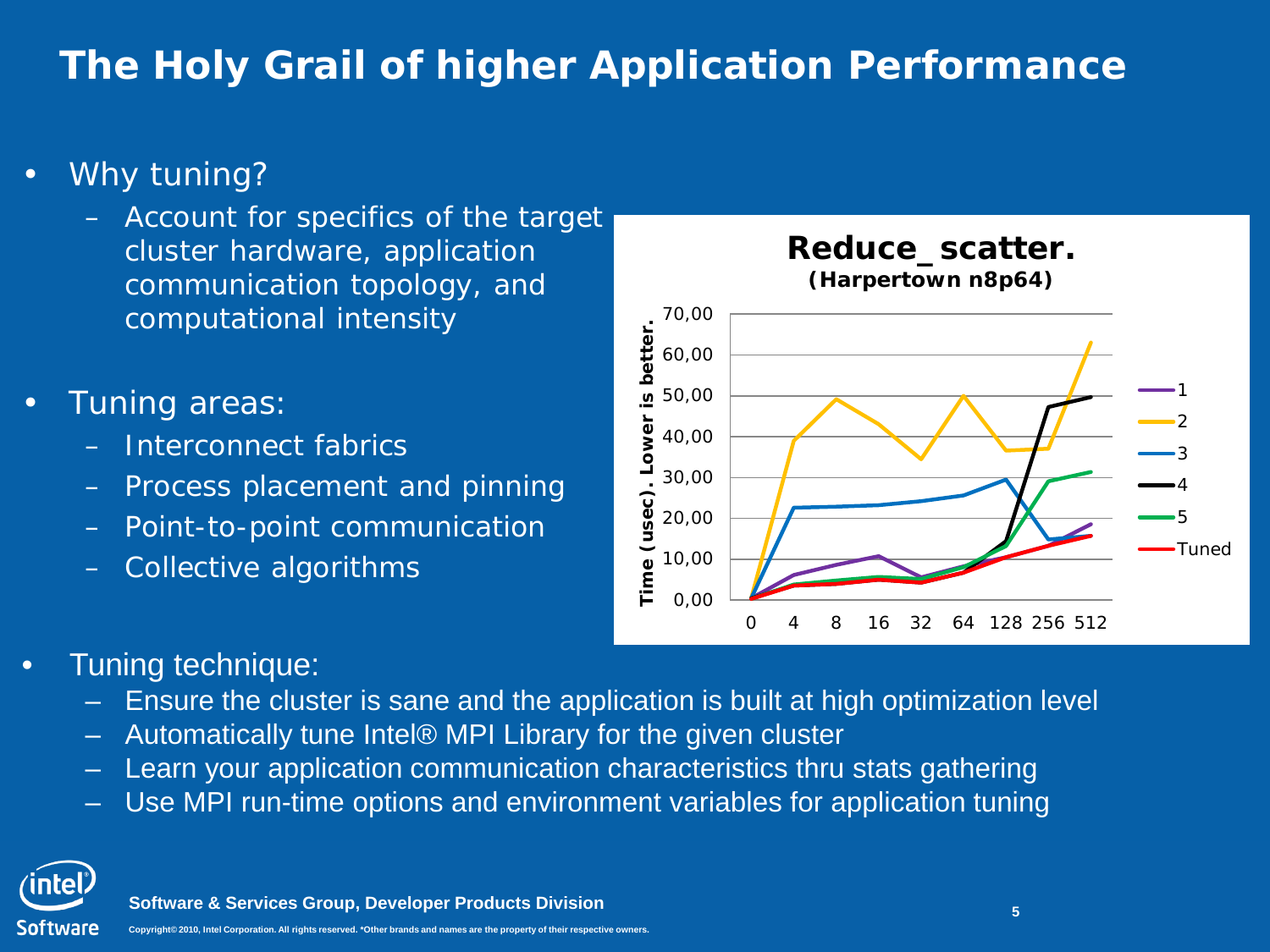### **Sample: Intel® MPI and a popular Automotive Industry Application**

- Benchmark profile (I\_MPI\_STATS):
	- Intensive Bcast and Reduce operations
	- Optimal MPI\_Reduce algorithm boosts application performance
- Fine-tuned configuration:
	- I\_MPI\_FABRICS=shm:dapl
	- I\_MPI\_ADJUST\_REDUCE=2
	- I MPI DAPL SCALABLE PROGRESS=1
- Performance benefit:
	- Up to 140% on 512 MPI ranks



**Software & Services Group, Developer Products Division**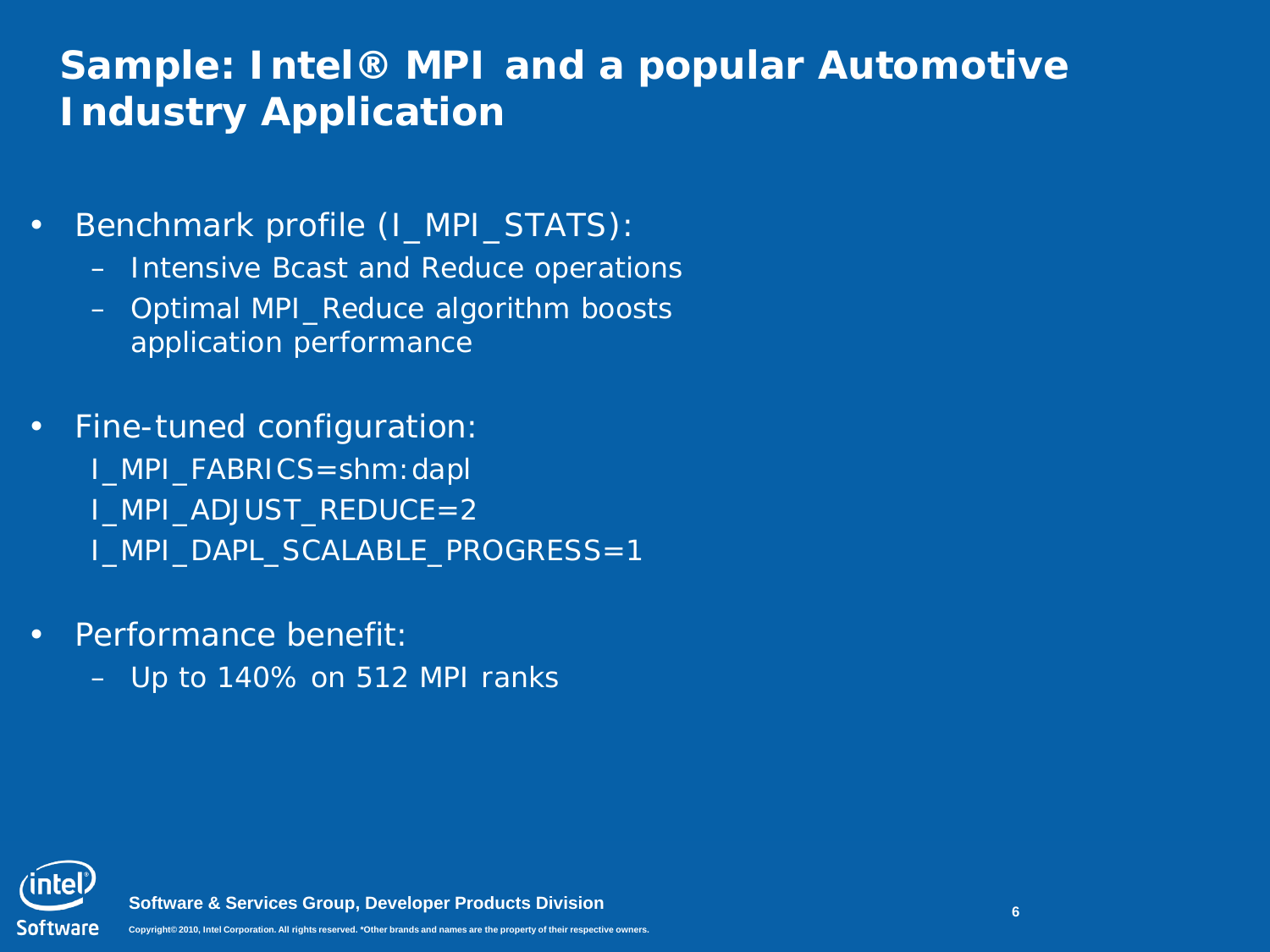# **23 tuning tips**

| 1 <sub>1</sub> | Use Intel MPI automatic tuning utility                                     | <b>Prerequisites</b> |
|----------------|----------------------------------------------------------------------------|----------------------|
| 2.             | Build application for highest performance                                  |                      |
| 3.             | Make sure your cluster is properly configured                              |                      |
| 4.             | Use best available communication fabric                                    |                      |
| 5.             | Use multi-rail capability                                                  | <b>Basics</b>        |
| 6.             | Use connectionless communication                                           |                      |
| 7.             | Disable fallback device for benchmarking                                   |                      |
| 8.             | Select proper process layout                                               |                      |
| 9.             | Manage process pinning                                                     |                      |
|                | 10. Enable MPI/OpenMP* mixed mode for threaded apps                        |                      |
|                | 11. Disable dynamic connection mode for small jobs                         |                      |
|                | 12. Use scalable RDMA progress for large jobs                              | <b>Advanced</b>      |
|                | 13. Apply wait mode to oversubscribed jobs                                 |                      |
|                | 14. Use Intel MPI lightweight statistics                                   |                      |
|                | 15. Adjust eager/rendezvous protocol threshold                             |                      |
|                | 16. Bypass shared memory for intranode transfers                           |                      |
|                | 17. Choose the best collective algorithms                                  |                      |
|                | 18. Bypass cache for intranode transfers                                   |                      |
|                | 19. Tune message passing progress engine                                   | <b>Black belt</b>    |
|                | 20. Disable RDMA translation cache                                         |                      |
|                | 21. Reduce size of pre-reserved memory for RDMA/RDSSM communication device |                      |
|                | 22. Allow dynamic enlargement of pre-reserved memory for RDMA/RDSSM        |                      |
|                | 23. Tune TCP/IP connection                                                 |                      |
| <b>itel</b>    |                                                                            |                      |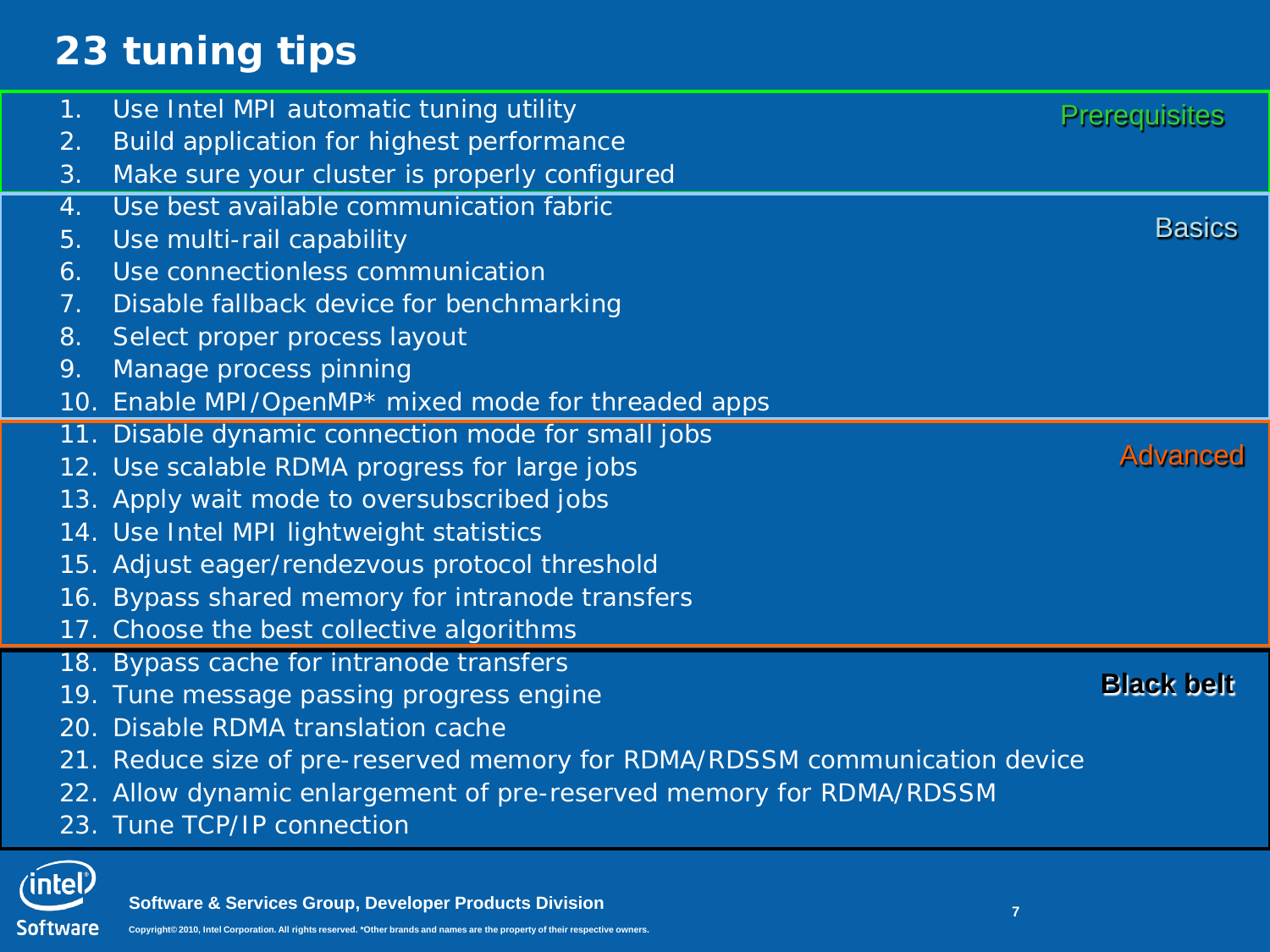### **1. Use Intel® MPI automatic tuning utility**

• Find optimal values for library tuning knobs on the particular cluster or application environment with the automated tuning utility

### **Cluster-specific tune**

- Run it once after installation and each time after cluster configuration change
- Best configuration is recorded for each combination of communication device, number of nodes, MPI ranks and process distribution model



- **\$ mpitune**
- **# Reuse recorded values:**
- **\$ mpiexec –tune –n 32 ./your\_app**





Example of tuned values: -genv I\_MPI\_ADJUST\_REDUCE\_SCATTER '5:0-0;4:0-87;1:87-345;3:345-4194304'

**Software & Services Group, Developer Products Division** 

**Copyright© 2010, Intel Corporation. All rights reserved. \*Other brands and names are the property of their respective owners.**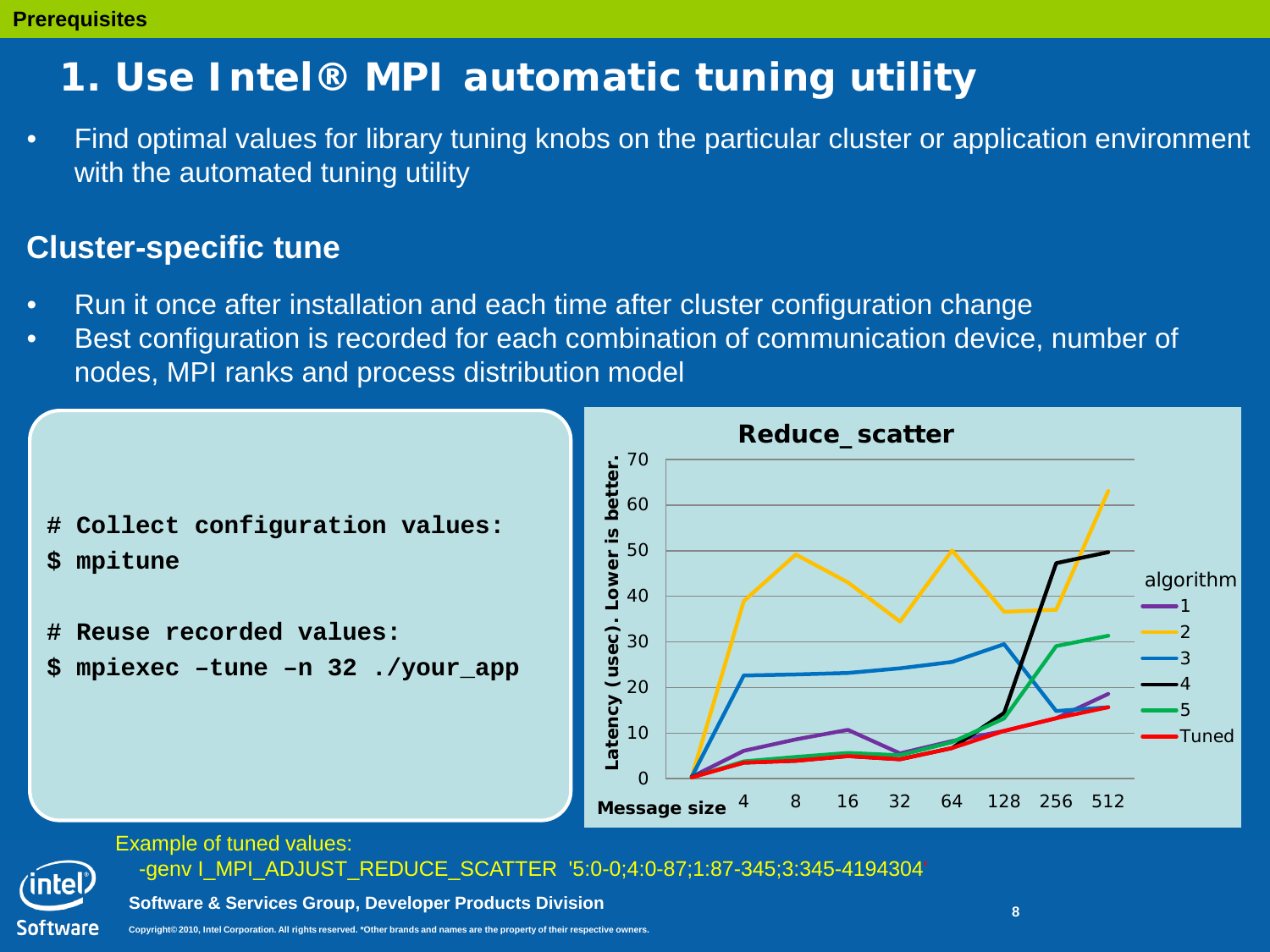### **2. Make sure your cluster is properly configured**

- Install the latest Intel® MPI Library. Get free evaluation license from software.intel.com
- Check Intel MPI Library installation (see Getting Started), especially proper selection of the desired fast fabrics (IB, 10GigE, GigE, etc.)
- Use Intel® Cluster Checker for cluster validation on ICR platforms. Find Cluster Checker at http://softwareproducts.intel.com/ILC
- Alternatively, check intended fast fabrics for availability and expected performance across as many nodes as possible (ideally, all)

**\$ mpirun –r ssh –RDMA -n <# of processes> -env I\_MPI\_DEBUG 5 IMB-MPI1**

- When using a job management system, always do comparison runs within the same job session. Varying node subsets may lead to performance anomalies
- Capture platform details and keep all logs for future reference

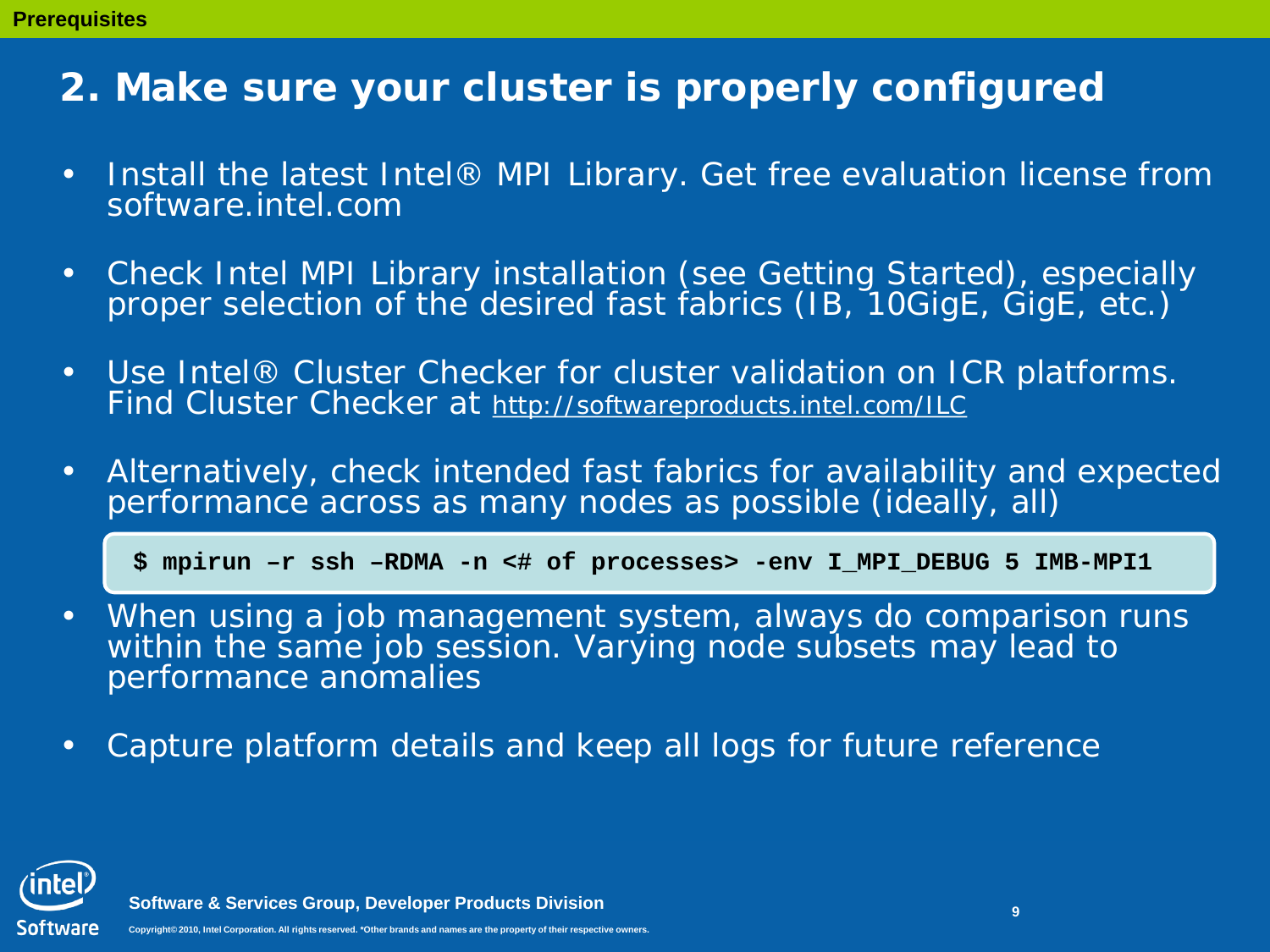### **3. Build application for highest performance**

- Use Intel® C++ and Fortran compilers that offer highest performance on the new Intel platforms
	- Intel compiler and "-xsse4.2 -O3 -no-prec-div" options are currently recommended for latest Intel® Core™2 processors (like Intel® XEON™ 5600)
- Select proper MPI compiler driver scripts to build application, depending on the underlying compiler
	- For example, use 'mpiicc' to compile C Language applications with Intel®  $C/C++$  Compiler for Linux
- If you have to use native compilers directly, use MPI compiler scripts with the –show option to learn the full compiler invocation line

**\$ mpiicc -xsse4.1 -O3 -no-prec-div func.c –c –o func.o \$ mpiifort –xsse4.1 -O3 -no-prec-div main.f func.o -o your\_app**

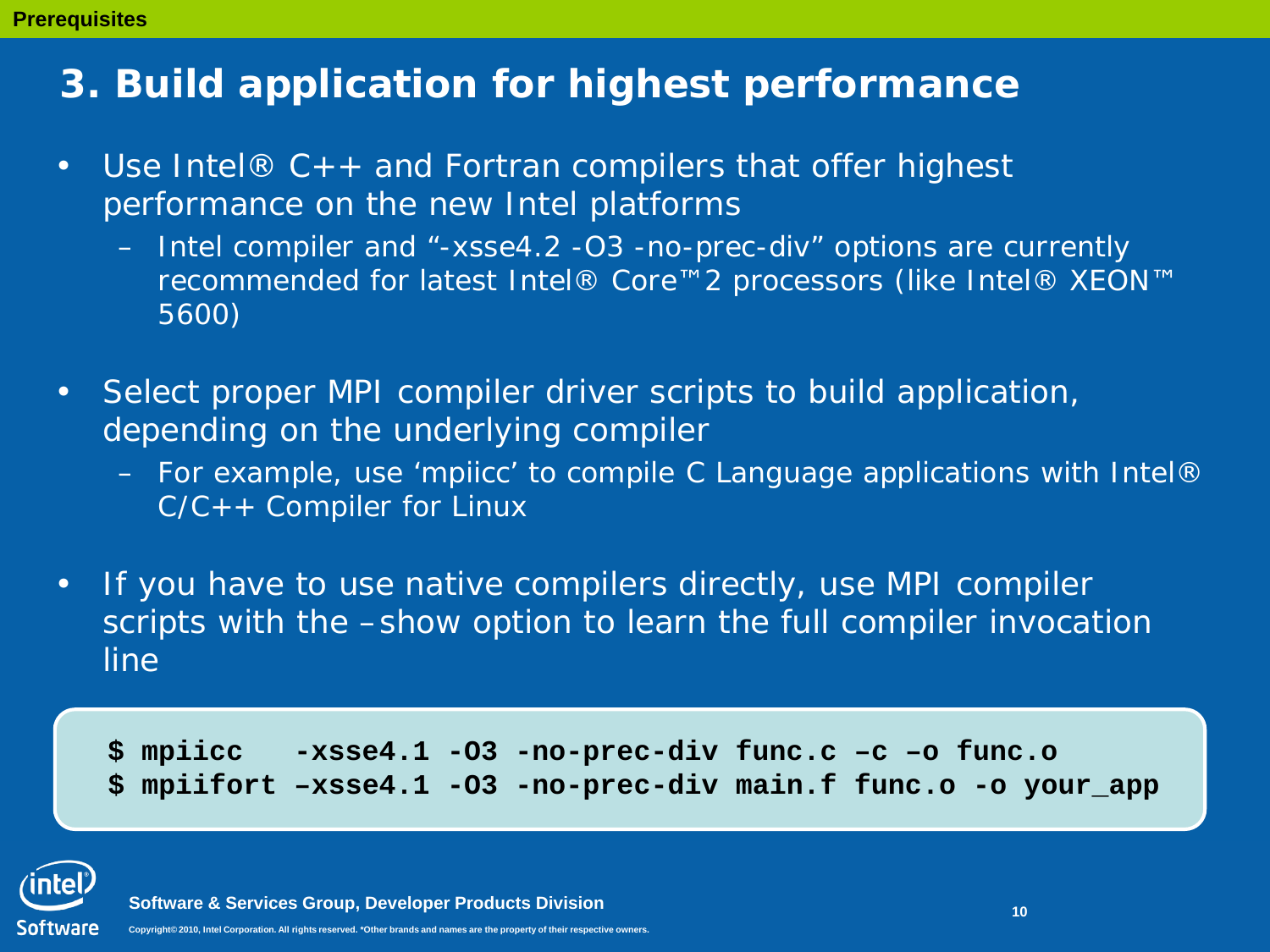**Basics**

### **4. Use best available communication fabric**

• Use default fabric selection if you can. Check the result thru I\_MPI\_DEBUG set to 2

| I_MPI_DEVICE | <b>I_MPI_FABRICS</b> | <b>Description</b>                                                                                 |
|--------------|----------------------|----------------------------------------------------------------------------------------------------|
| sock         | tcp                  | TCP/IP-capable network fabrics, such as Ethernet and InfiniBand* (through IPoIB*)                  |
| shm          | shm                  | Shared-memory only                                                                                 |
| ssm          | shm: tcp             | Shared-memory + TCP/IP                                                                             |
| rdma         | dapl                 | DAPL-capable network fabrics, such as InfiniBand*, iWarp*, Dolphin*, and XPMEM*<br>(through DAPL*) |
| rdssm        | shm: dapl            | Shared-memory + DAPL + sockets                                                                     |
|              | ofa                  | OFA-capable network fabric including InfiniBand* (through OFED* verbs)                             |
|              | tmi                  | TMI-capable network fabrics including Qlogic*, Myrinet*, (through Tag Matching<br>Interface)       |

Select network interface for socket communications IP over IB: I\_MPI\_TCP\_NETMASK=ib0 for IP over IB I\_MPI\_TCP\_NETMASK=192.169.0.0 for particular subnet

**\$ mpirun –genv I\_MPI\_DEBUG 2 –genv I\_MPI\_FABRICS dapl -n <number of processes> ./your\_app**

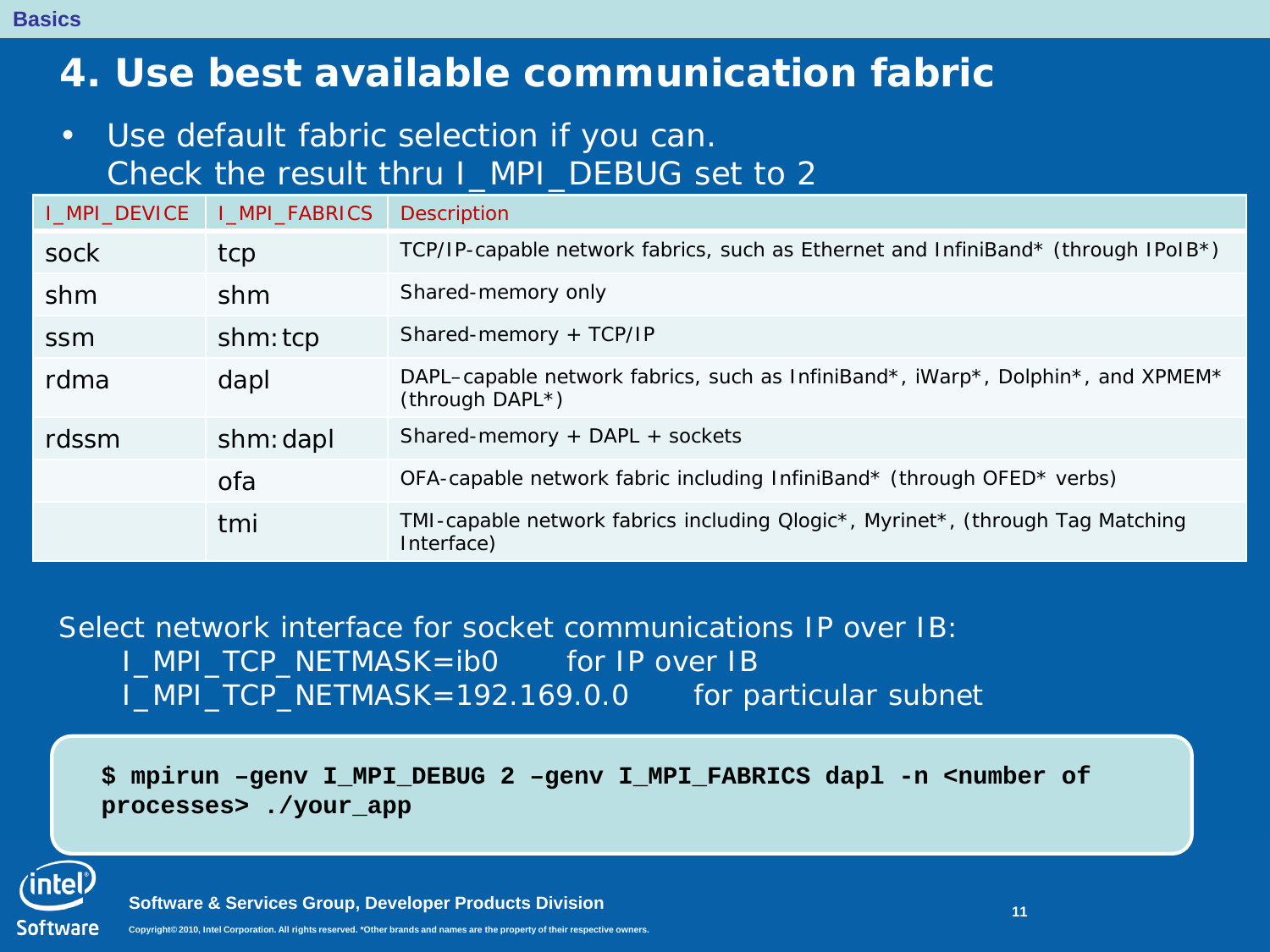### **5. Disable fallback for benchmarking**

- Intel MPI library falls back from 'dapl' or 'shm:dapl' fabric to 'shm' and/or 'tcp' if DAPL provider initialization failed.
- Detect real failure of the fabrics setting I\_MPI\_FALLBACK to 'disable'.
- Same effect with command line option:

**\$ mpirun –DAPL –n <number of processes> ./your\_app**

Capital letters of 'DAPL' means that I\_MPI\_FALLBACK will be set to 'disable' Shared memory will not be used in this example

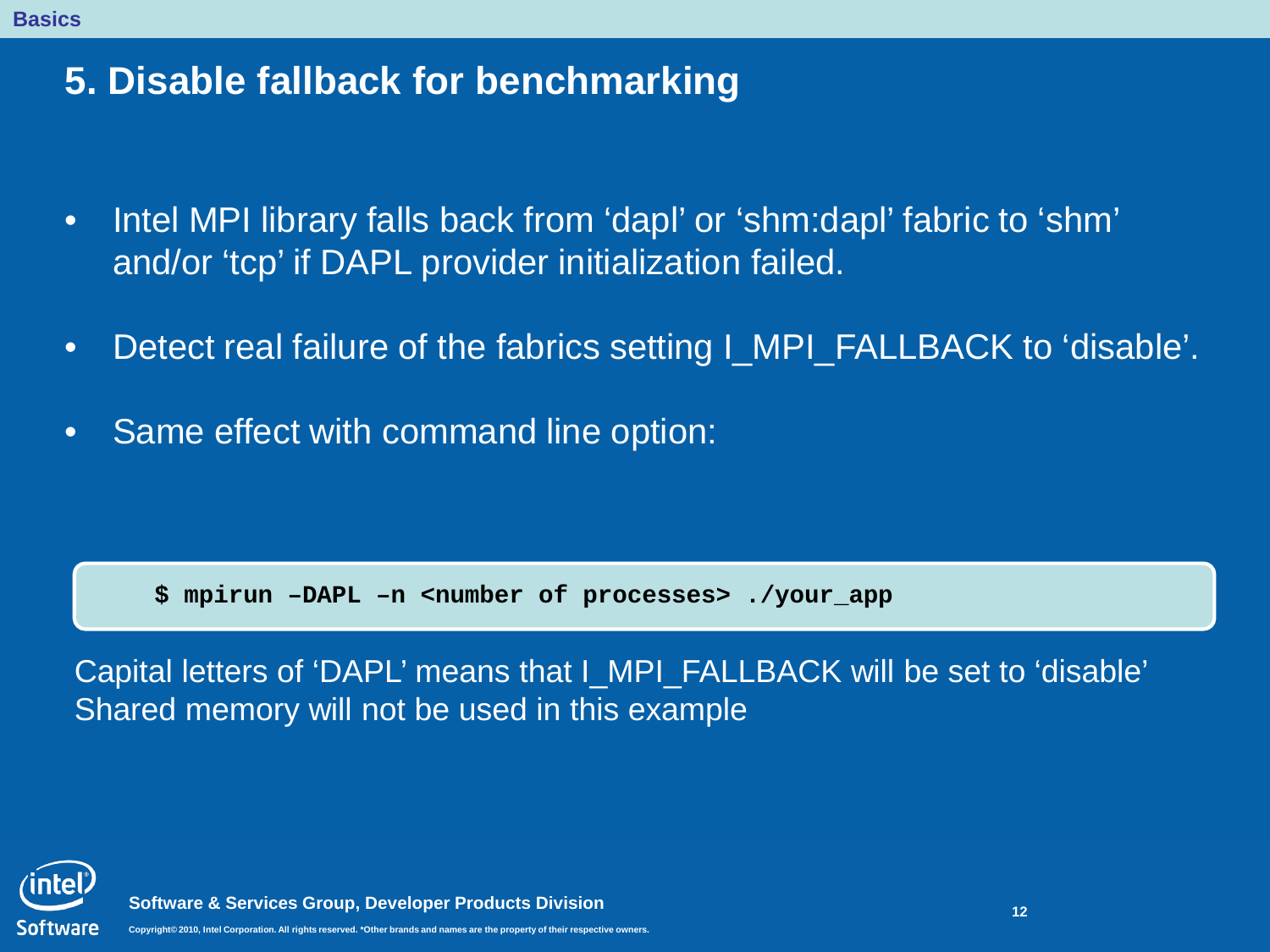### **6. Use multi-rail capability**

- If each node of your cluster is equipped with several adapters or multi-port adapters you can get higher bandwidth and lower latency.
- Use the following settings:

**\$ export I\_MPI\_FABRICS=shm:ofa \$ export I\_MPI\_OFA\_NUM\_ADAPTERS=<n> e.g. 2 (1 by default)** export I MPI OFA NUM PORTS=<n> e.g. 1 (1 by default)



**Software & Services Group, Developer Products Division** 

**Copyright© 2010, Intel Corporation. All rights reserved. \*Other brands and names are the property of their respective owners.**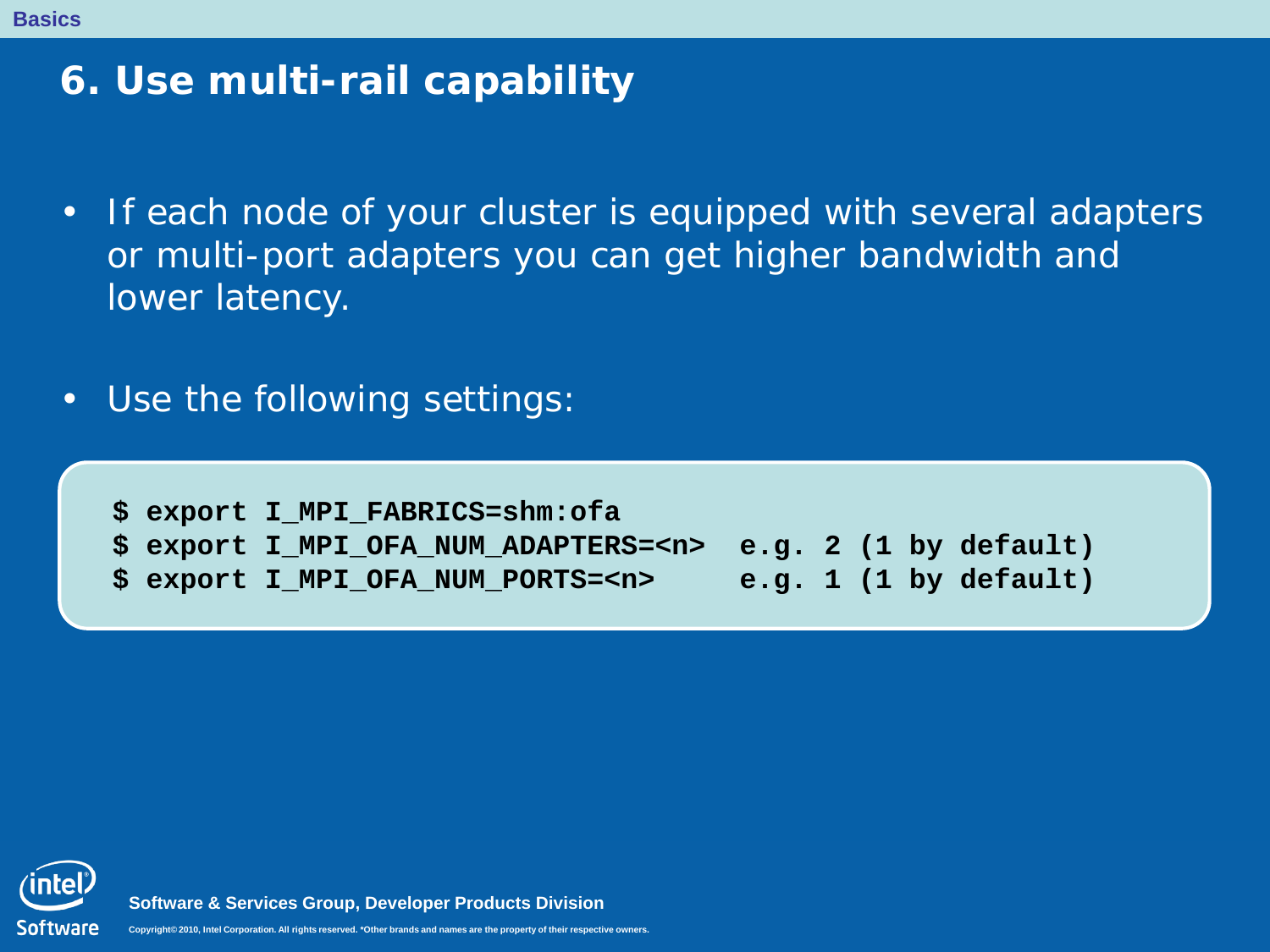### **7. Use connectionless communication**

- Connectionless feature works for DAPL fabrics only
- Works with OFED 1.4.2 and 2.0.24 or higher
- Provides better scalability
- Significantly reduces memory requirements
	- **\$ export I\_MPI\_FABRICS=dapl (or shm:dapl)**
	- **\$ export I\_MPI\_DAPL\_UD=enable**



#### **Benchmark overview**

•Intel® MPI Library 4.0 options -genv I\_MPI\_ADJUST\_REDUCE 2 -genv I\_MPI\_ADJUST\_BCAST 0 -genv I\_MPI\_DAPL\_SCALABLE\_PROGRESS 1 •Fluent benchmark Truck\_14m

#### **Hardware Configuration:**

•Interconnect: InfiniBand, ConnectX adapters; QDR •CPU: 2.93GHz B0-step Westmere Dual processor (6 cores per processor)

•RAM: 24Gb per system, 1333MHz (0.8ns) DDR3

**Software & Services Group, Developer Products Division** 

**Copyright© 2010, Intel Corporation. All rights reserved. \*Other brands and names are the property of their respective owners.**

Software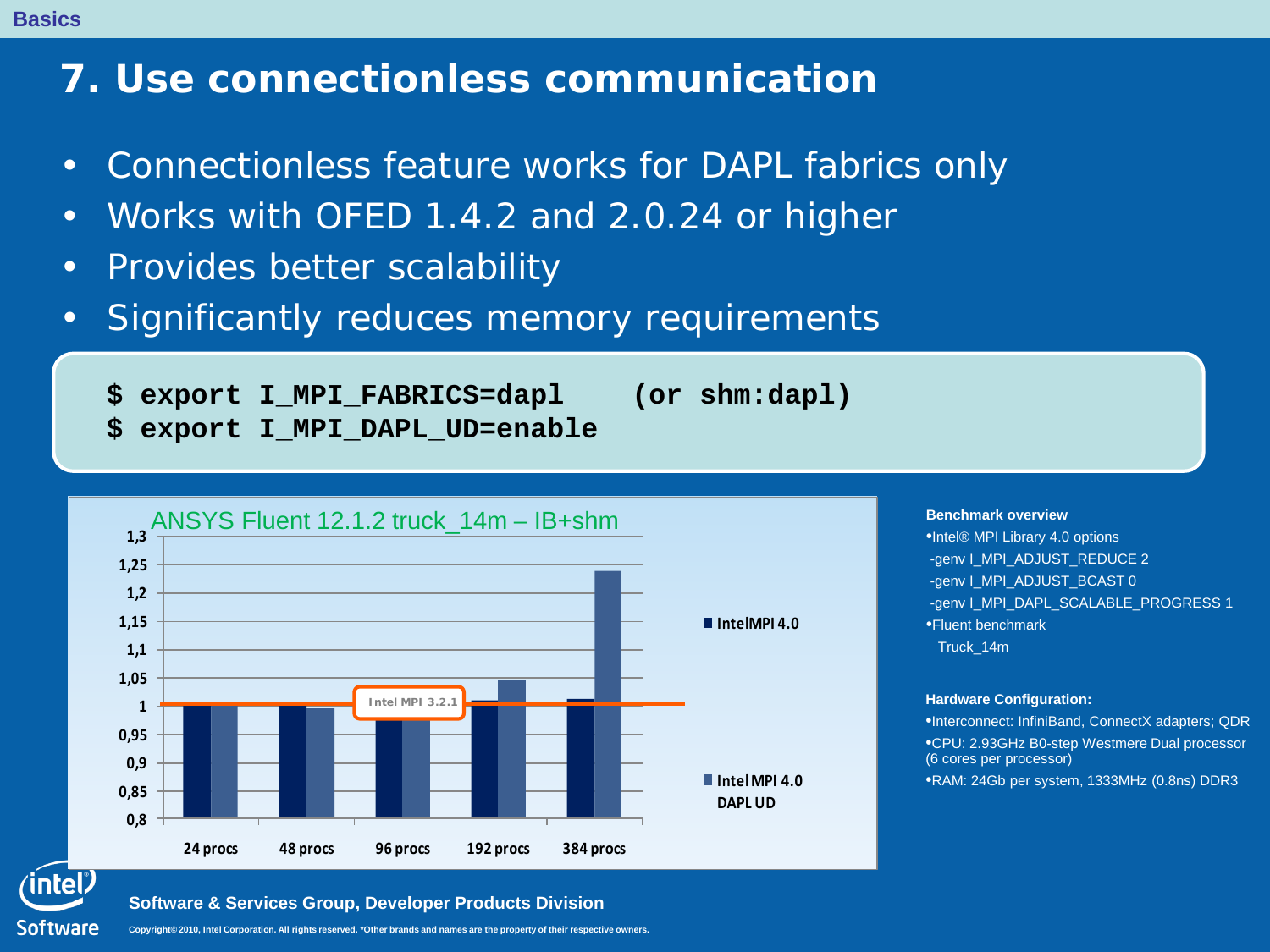#### **Basics**

### **8. Select proper process layout**

- Default process layout is "group round-robin"
- Set I\_MPI\_PERHOST variable to override the default process layout:
	-
	- I\_MPI\_PERHOST=1 makes round-robin distribution
	- I\_MPI\_PERHOST=all maps processes to all logical CPUs on a node
	- I\_MPI\_PERHOST=allcores maps processes to all physical CPUs on a node
- Or use an mpiexec options:
	- -perhost <#> "processes per host", group round-robin distribution placing  $#$  of processes at every host
	- -rr "round-robin" distribution, same as '-perhost 1'
	- -grr <#> "group round-robin", same as '-perhost #'
	- -ppn  $\lt \#$  "processes per node", same as '-perhost  $\#$ '

**\$ mpirun –perhost 2 -n <number of processes> ./your\_app**

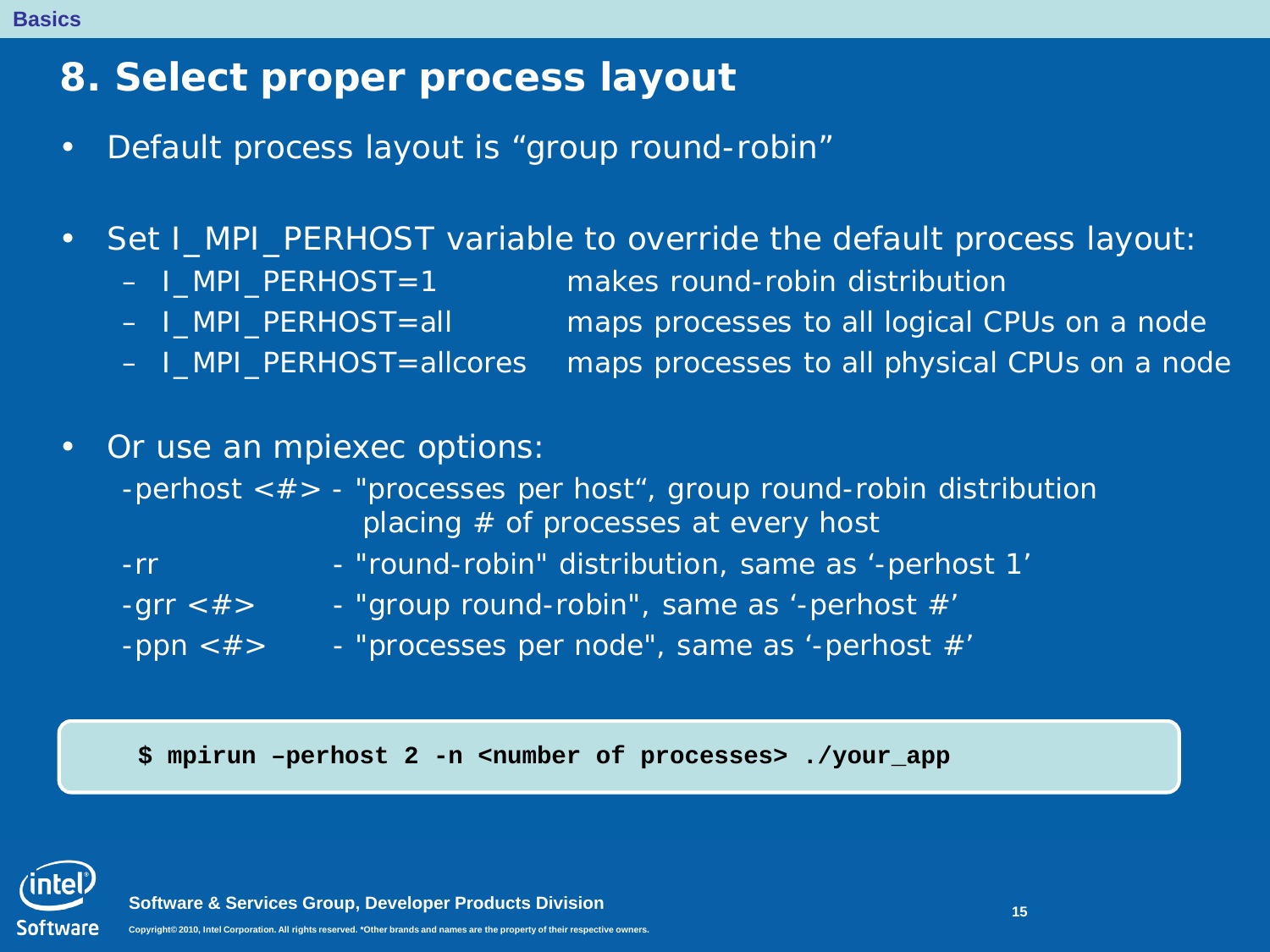### **9. Use proper process pinning**

- Use I MPI PIN PROCESSOR LIST to define custom map of MPI processes to CPU cores pinning. Find pinning map optimal to your application.
- Use the 'cpuinfo' utility supplied with Intel MPI Library to see the processor topology, including inter-core cache sharing information.
- To pin the processes to the CPU0 and CPU3, use sequential identifiers starting from zero

 $N$  , in the computation of  $N$  pinal processor  $\mathcal{N}$  and settings on the computer and settings on the computation **\$ mpirun –genv I\_MPI\_PIN\_PROCESSOR\_LIST=0,3 -n <procs>./your\_app**

• To place consecutive MPI processes to cores sharing L2 cache and occupy different physical packages for consecutive pairs of processes, use "grain=cache2,shift=sock":

**\$ mpirun –genv I\_MPI\_PIN\_PROCESSOR\_LIST='grain=cache2,shift=sock' -n <procs>./your\_app**

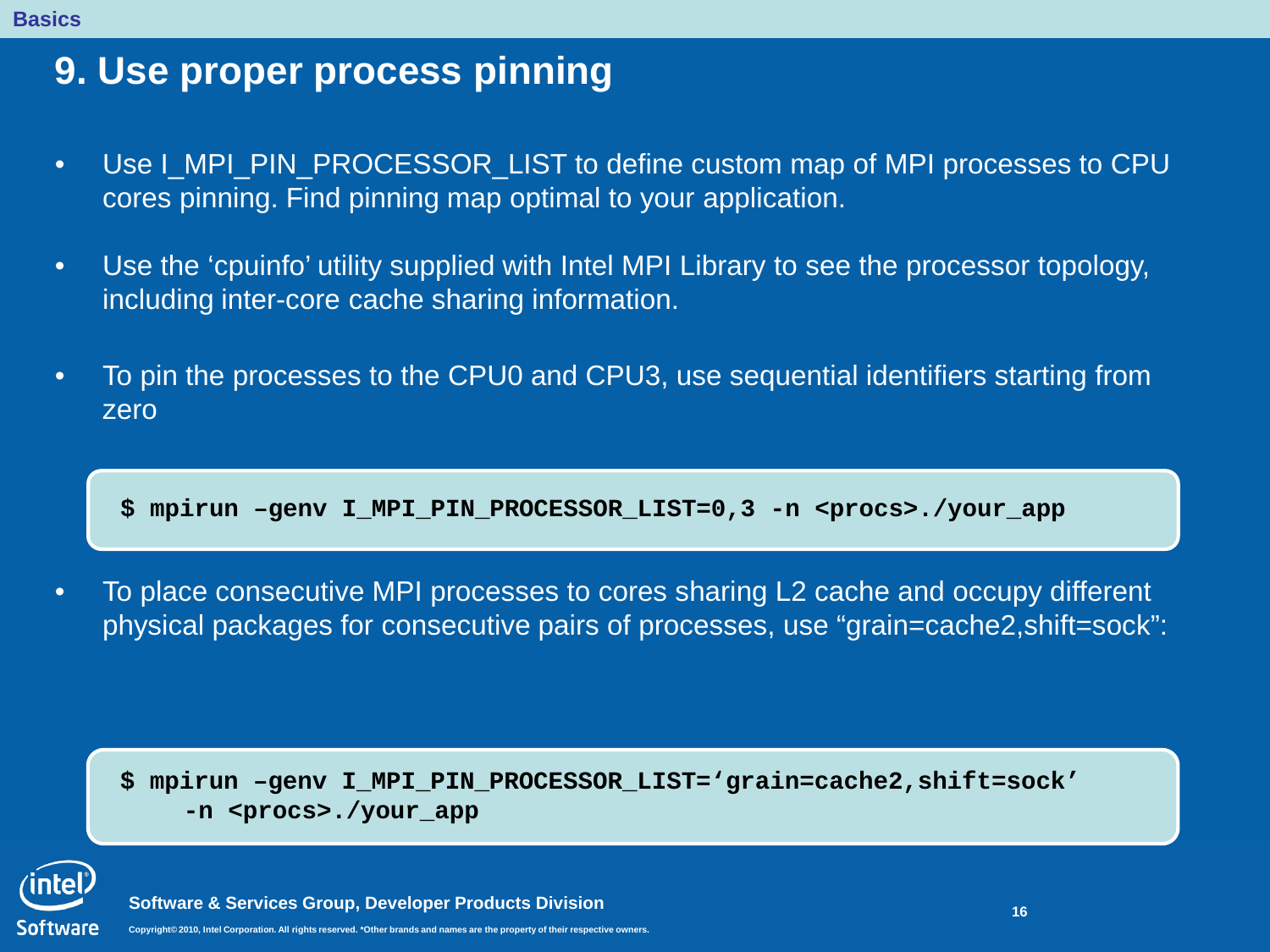#### **Basics**

### **10. Enable MPI/OpenMP\* mixed mode for threaded apps**

- Check command line for application building
	- Use the thread safe version of the Intel® MPI Library (**-mt\_mpi** option)
	- Use the libraries with SMP parallelization (i.e. parallel MKL)
	- Use **–openmp** compiler option to enable OpenMP\* directives

**\$ mpiicc –openmp –mt\_mpi -o ./your\_app**

- Set application execution environment for hybrid applications
	- Set **OMP\_NUM\_THREADS** to threads number
	- Use **–perhost** option to control process pinning
- For POSIX threaded apps turn off pinning by setting I\_MPI\_PIN to `disable` to inherit default shell affinity mask.



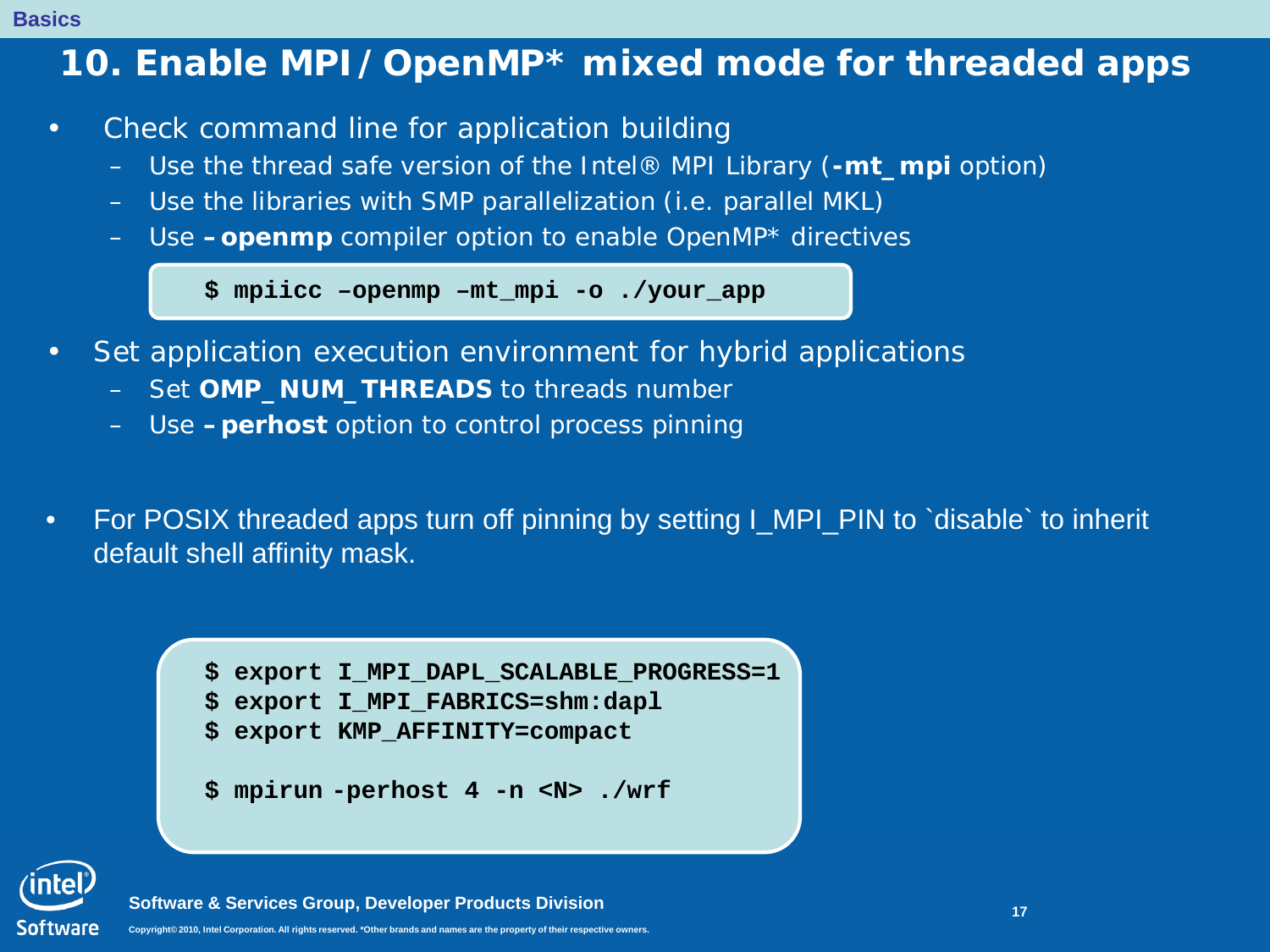### **11. Disable dynamic connection mode**

• I\_MPI\_DYNAMIC\_CONNECTION set to '0' disables dynamic connections mode (on-demand connection establishment) of Intel MPI Library. It's set by default to '0' for <64 processes

### **12. Use scalable DAPL progress for large jobs**

• Set I\_MPI\_DAPL\_SCALABLE\_PROGRESS variable to 1 to enable scalable algorithm for DAPL read progress engine. It offers performance advantage for large  $($ >64) numbers of processes.

### **13. Apply wait mode to oversubscribed jobs**

• Set I\_MPI\_WAIT\_MODE to 'enable' to try wait mode of the progress engine. The processes that waits for receiving messages without polling of the fabric(s) can save CPU time.

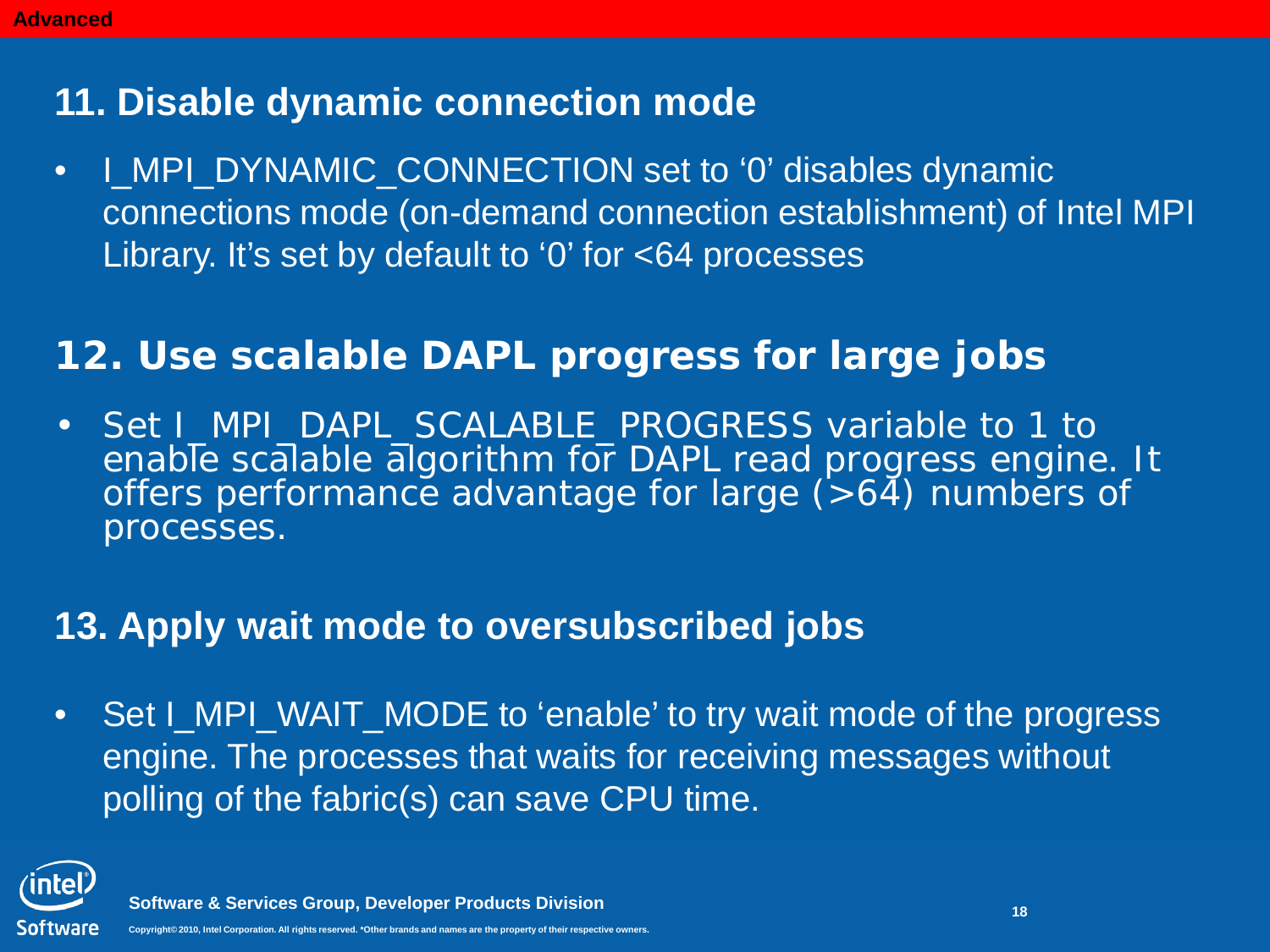### **14. Use Intel MPI lightweight statistics**

- Set I\_MPI\_STATS set to non-zero integer value to gather MPI communication **statistics**
- See file 'stats.txt' or any other specified by the I\_MPI\_STATS\_FILE.
- Manipulate with I\_MPI\_STATS\_SCOPE to increase effectiveness of the analysis.
- Reasonable values to adjust collective operations algorithm are  $MPI\_STATS=3$ I\_MPI\_STATS\_SCOPE=coll

**~~~~ Process 0 of 256 on node C-21-23**

| Data Transfers         |                                  |                 |  |  |  |  |
|------------------------|----------------------------------|-----------------|--|--|--|--|
|                        | Src --> Dst Amount(MB) Transfers |                 |  |  |  |  |
|                        |                                  |                 |  |  |  |  |
|                        | 000 --> 000 0.000000e+00         | $\mathbf{O}$    |  |  |  |  |
| $000$ --> $001$        | 1.548767e-03 60                  |                 |  |  |  |  |
|                        | $000$ --> $002$ 1.625061e-03 60  |                 |  |  |  |  |
|                        | $000$ --> 003 0.000000e+00       | $\mathbf{0}$    |  |  |  |  |
|                        | $000$ --> $004$ 1.777649e-03 60  |                 |  |  |  |  |
| $\ddotsc$              |                                  |                 |  |  |  |  |
|                        |                                  |                 |  |  |  |  |
|                        | Totals 3.918986e+03 1209         |                 |  |  |  |  |
|                        |                                  |                 |  |  |  |  |
| Communication Activity |                                  |                 |  |  |  |  |
|                        |                                  |                 |  |  |  |  |
|                        | Operation Volume (MB) Calls      |                 |  |  |  |  |
|                        |                                  |                 |  |  |  |  |
| P2P                    |                                  |                 |  |  |  |  |
|                        | Csend 9.147644e-02 1160          |                 |  |  |  |  |
| Send                   | 3.918895e+03 49                  |                 |  |  |  |  |
| Collectives            |                                  |                 |  |  |  |  |
| Barrier                | $0.000000e+00$ 12                |                 |  |  |  |  |
| <b>Bcast</b>           | 3.051758e-05                     | $6\phantom{1}6$ |  |  |  |  |
| Reduce                 | 3.433228e-05 6                   |                 |  |  |  |  |
| Allgather              | 2.288818e-04 30                  |                 |  |  |  |  |

**Software & Services Group, Developer Products Division** 

**\$ mpiexec –genv I\_MPI\_STATS 3 –I\_MPI\_STATS\_SCOPE coll …**

Software **Copyright© 2010, Intel Corporation. All rights reserved. \*Other brands and names are the property of their respective owners.**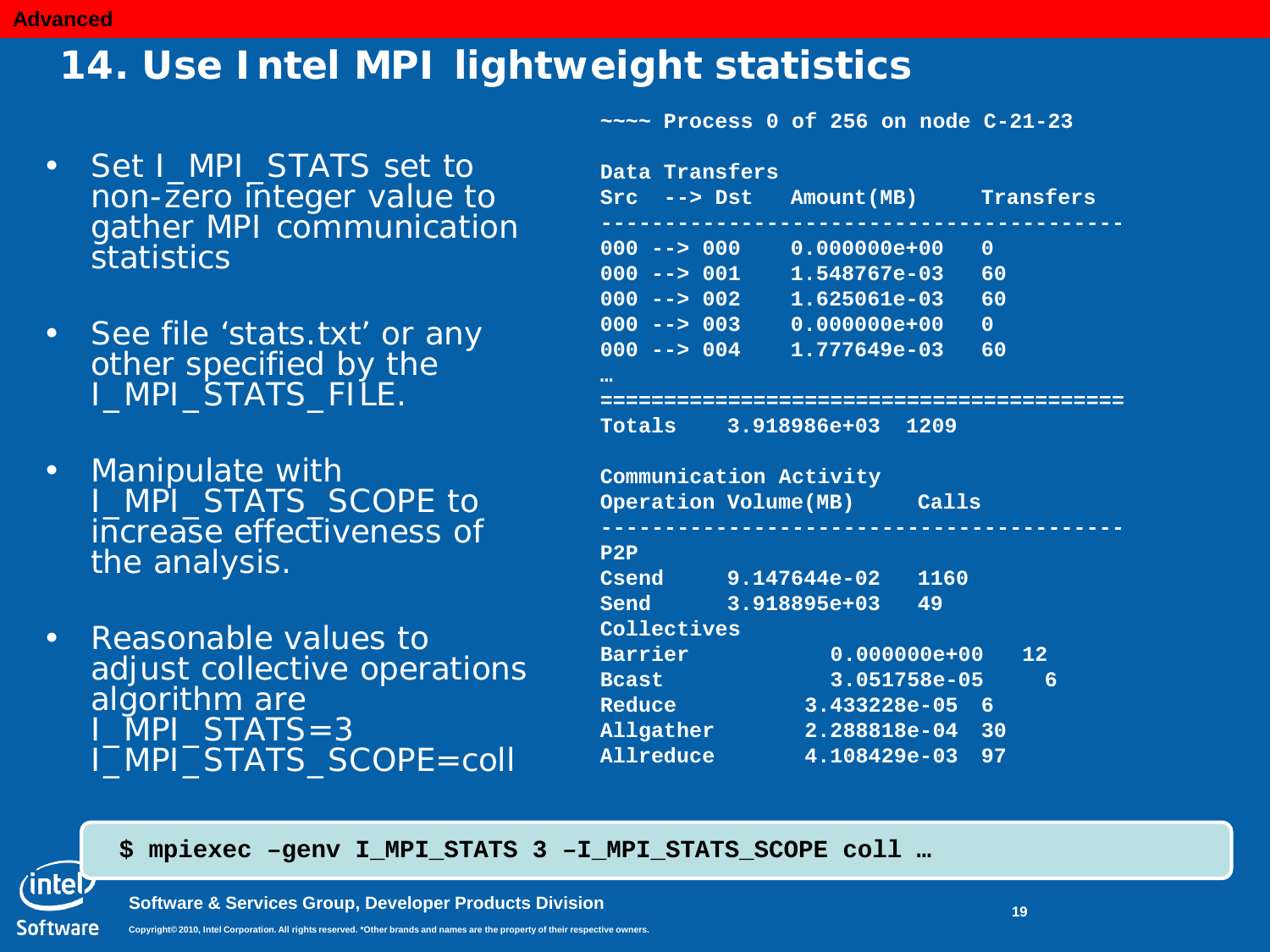# **15. Adjust eager/rendezvous protocol threshold**

- Two communication protocols:
	- "Eager" sends data immediately regardless of receive request availability.
	- "Rendezvous" notices receiving site on data pending and transfers when receive request is set.
- Two protocol levels:
	- high-level, common for all communication devices
	- low-level RDMA protocol.
- One environment variable:
	- I\_MPI\_EAGER\_THRESHOLD controls high level protocol switchover point. Short message are sent using the eager protocol, larger are sent by using the more memory efficient rendezvous protocol.



**Advanced**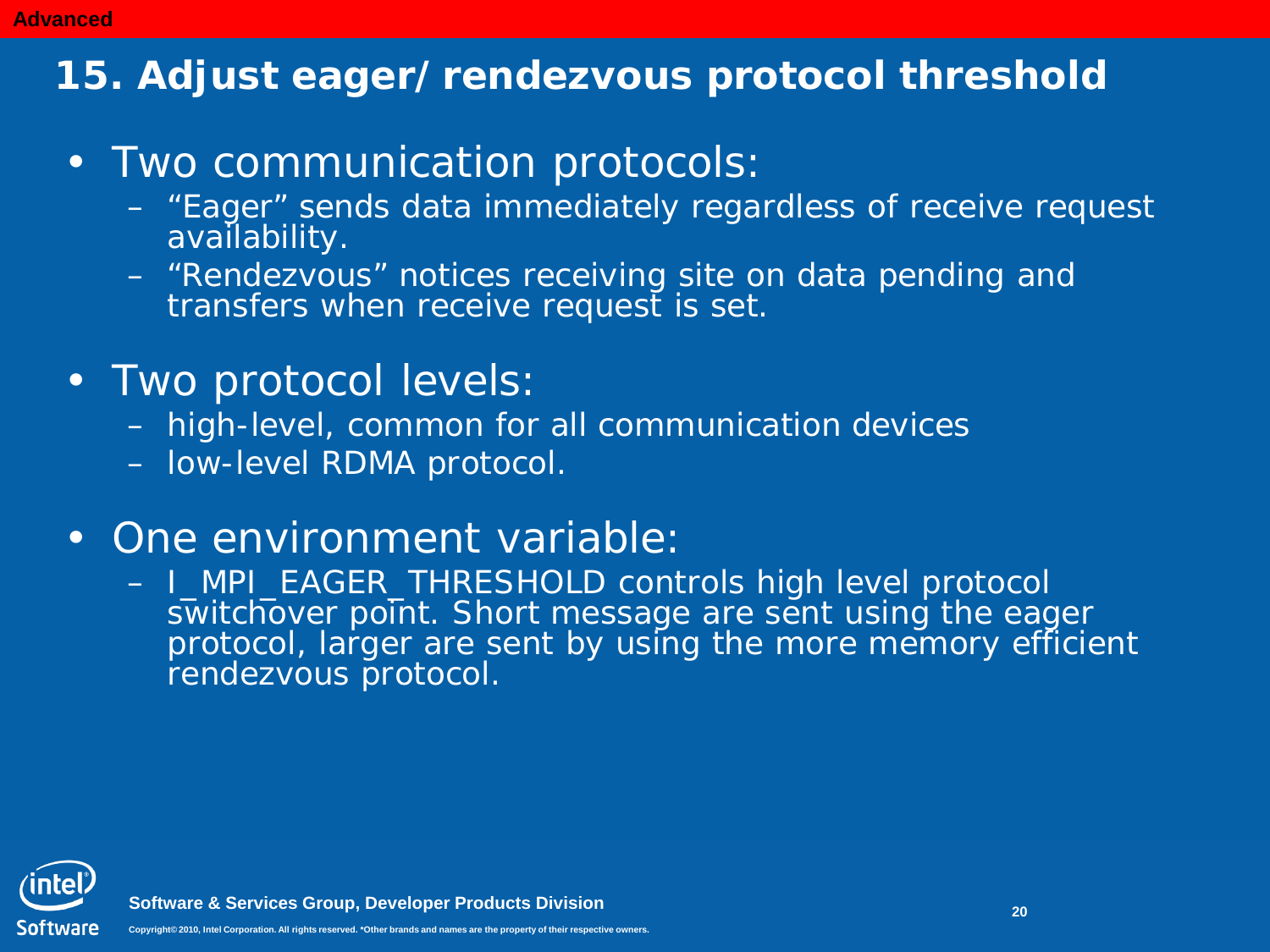#### **Advanced**

### **16. Bypass shmem for intranode communication**

- Set I\_MPI\_SHM\_BYPASS\* to 'enable' to turn on RDMA data exchange within single node that may outperform regular shared memory exchange. This is normally happens for large (350kb+) messages.
- Messages shorter than or equal in size to the threshold value of the I\_MPI\_INTRANODE\_EAGER\_THRESHOLD are transferred using shared memory, larger – through network fabric layer. Try to increase this threshold, which default value is equal to I\_MPI\_EAGER\_THRESHOLD (~256kb).

\*This mode is available for dapl and tcp fabrics in MPI 4.0

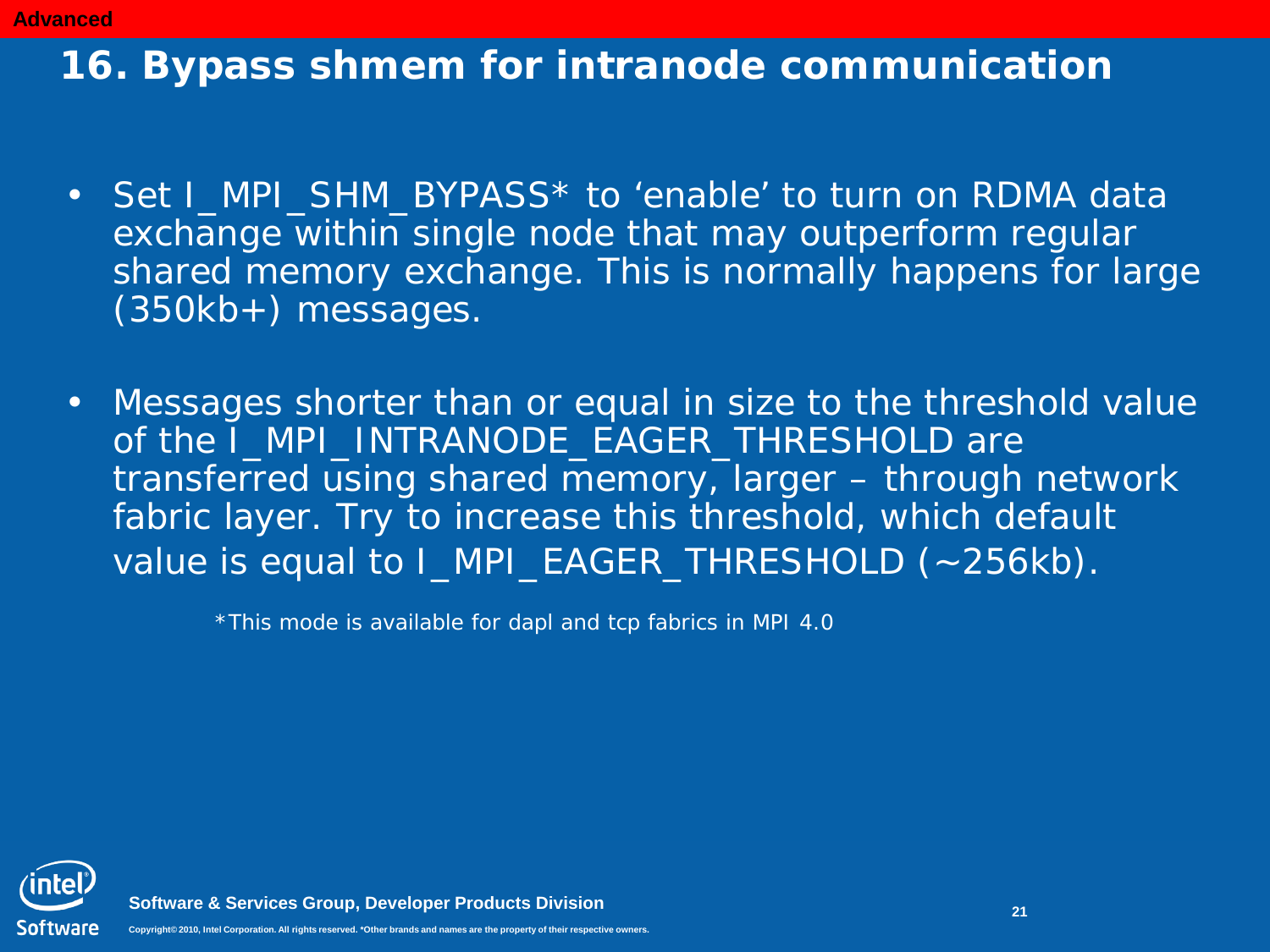#### **Advanced**

### **17. Choose the best collective algorithms**

- Use one of the I\_MPI\_ADJUST\_<opname> knobs to change the algorithm for example:
	- I\_MPI\_ADJUST\_ALLREDUCE controls MPI\_Allreduce algorithm, which could be (1) recursive doubling algorithm, (2) Rabenseifner's algorithm, (3) Reduce + Bcast, (4) Topology aware Reduce  $+$  Bcast algorithm, (5) Binomial gather  $+$  scatter algorithm, (6) topology aware binominal gather + scatter algorithm and (7) Ring algorithm.
- Section "3.5 Collective Operation Control" of Intel MPI Reference Manual defines the full set of variables and algorithm identifiers.
- Recommendations:
	- Focus on the most critical collective operations (see stats output).
	- Run Intel MPI Benchmarks selecting various algorithms to find out the right protocol switchover points for hot collective operations.

**\$ mpirun -genv I\_MPI\_ADJUST\_REDUCE 4 -n 256 ./fluent**



#### **Software & Services Group, Developer Products Division** An example: -genv I\_MPI\_ADJUST\_ALLGATHER '1:4-11;4:11-15;1:15-27;4:27-31;1:31-32;2:32-51;3:51-5988;4:5988-13320'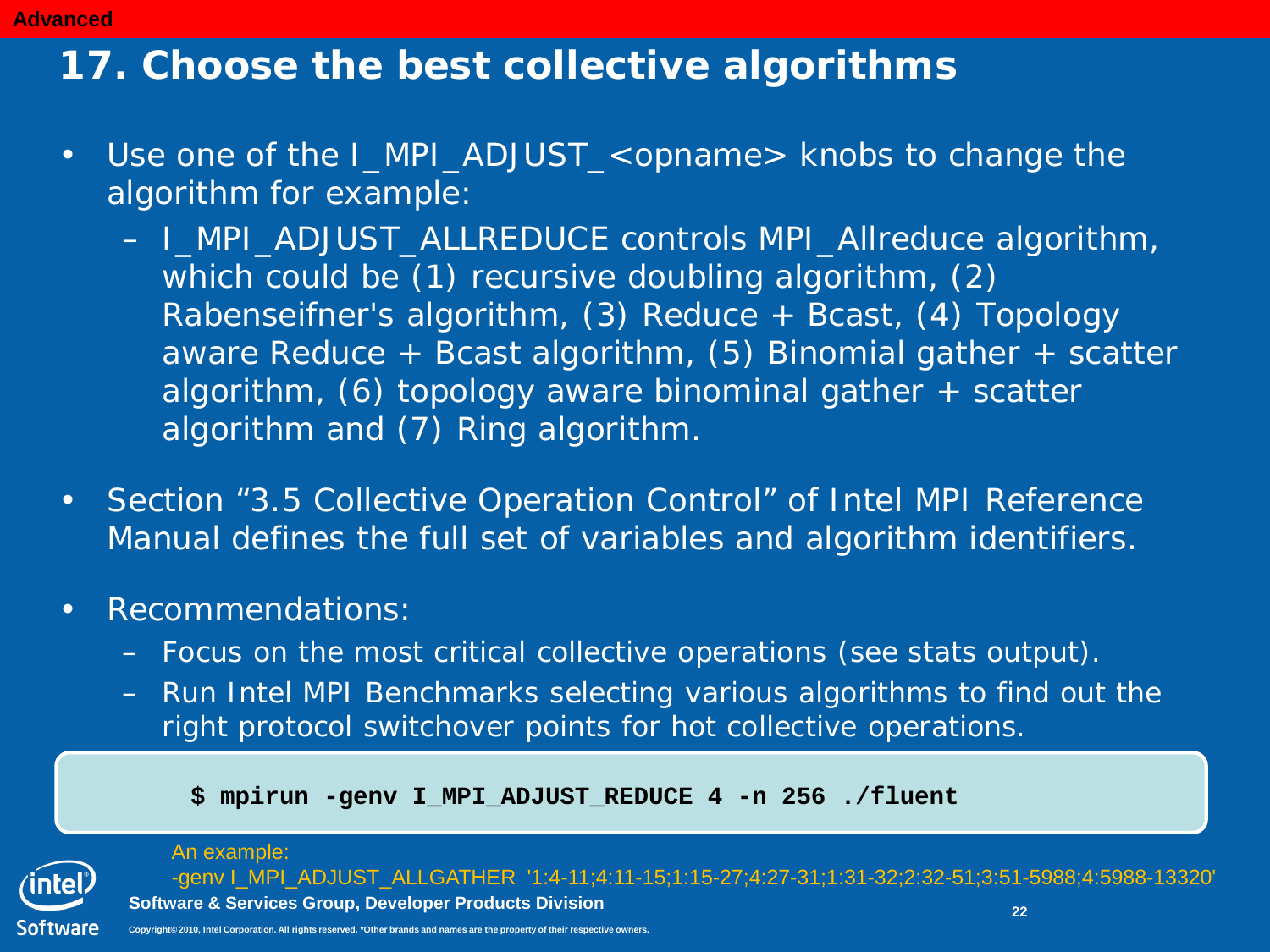### **18. Bypass cache for intranode communication**

- Control a message transfer algorithm for shm device: generic copying or cache bypass (using non-temporal store)
- Each case have own threshold pair (read/write in shm queue) and can be tuned by I\_MPI\_SHM\_CACHE\_BYPASS\_THRESHOLDS (see Reference Manual for details). Some default thresholds are set to half of L2. One can start to tune beginning L1 cache size

**\$ export I\_MPI\_SHM\_CACHE\_BYPASS\_THRESHOLDS=16384,16384,-1,16384,-1,16384 \$ mpiexec –n 2 –genv I\_MPI\_FABRICS shm IMB-MPI1 PingPong**

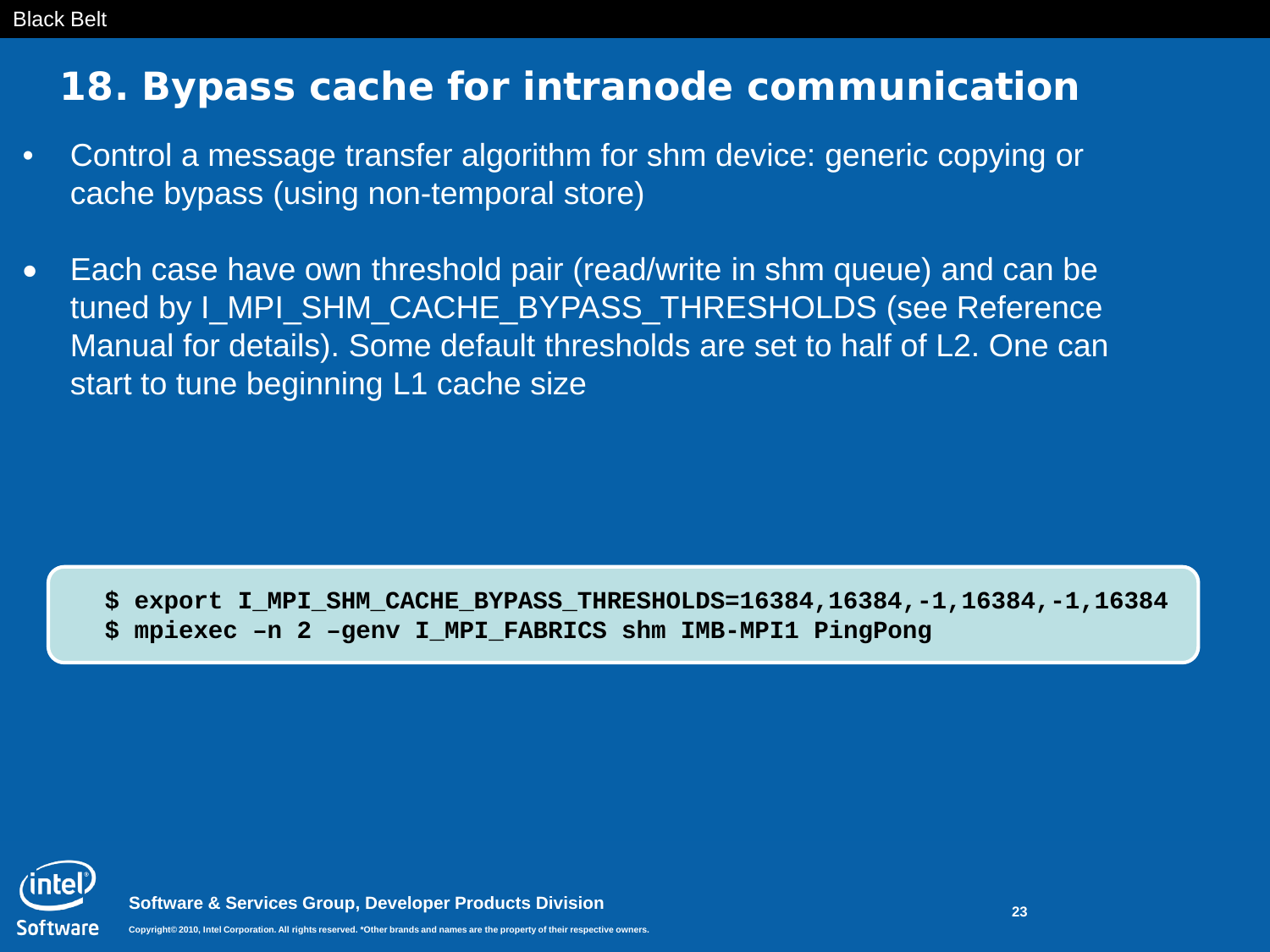### **19. Tune message passing progress engine**

- Try to increase I\_MPI\_SPIN\_COUNT value number of times communication progress engine spins waiting for a message or connection request before it yields to the OS. Default value is 1 when more than one process runs per processor/core or for shm on IA-64, otherwise – 250.
- An application that actively uses MPI Put/Get operations may benefit from decreasing values of I\_MPI\_FAIR\_READ\_SPIN\_COUNT (default is 100) and I\_MPI\_FAIR\_CONN\_SPIN\_COUNT (default is 1000) those control how often inactive channels are pulled, otherwise try to increase the values.

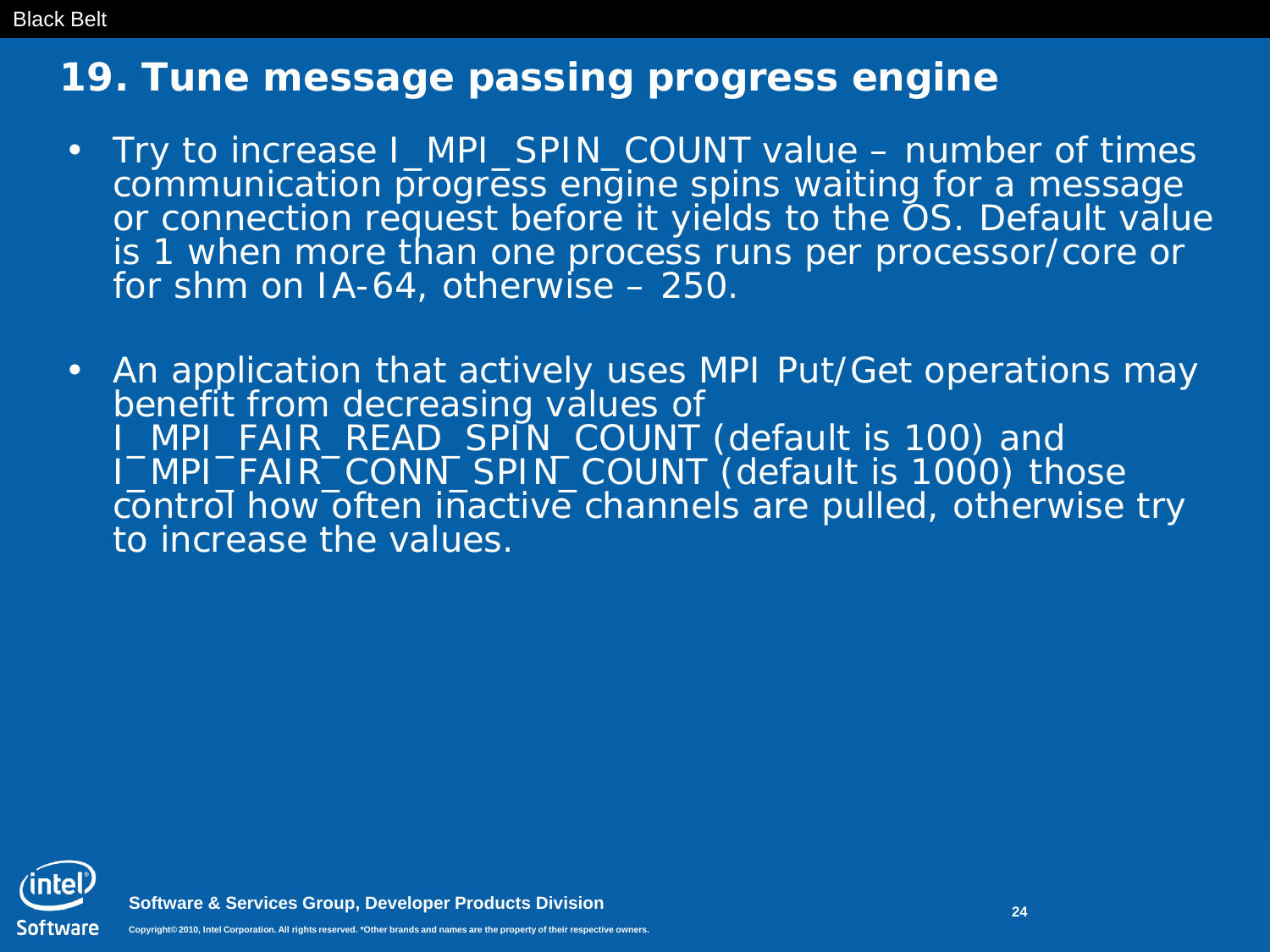### **20. Disable memory registration cache**

- Intel® MPI Library enhances message-passing performance on DAPL\*-based interconnects by maintaining a cache of virtual-tophysical address translations in the MPI DAPL\* data transfer path.
- The cache substantially increases performance but may lead to correctness issues in certain rare situations. In this case translation cache could be disabled setting I\_MPI\_DAPL\_TRANSLATION\_CACHE variable to value 0.
- An application actively allocating, sending and deallocating memory regions may benefit from disabled translation cache.

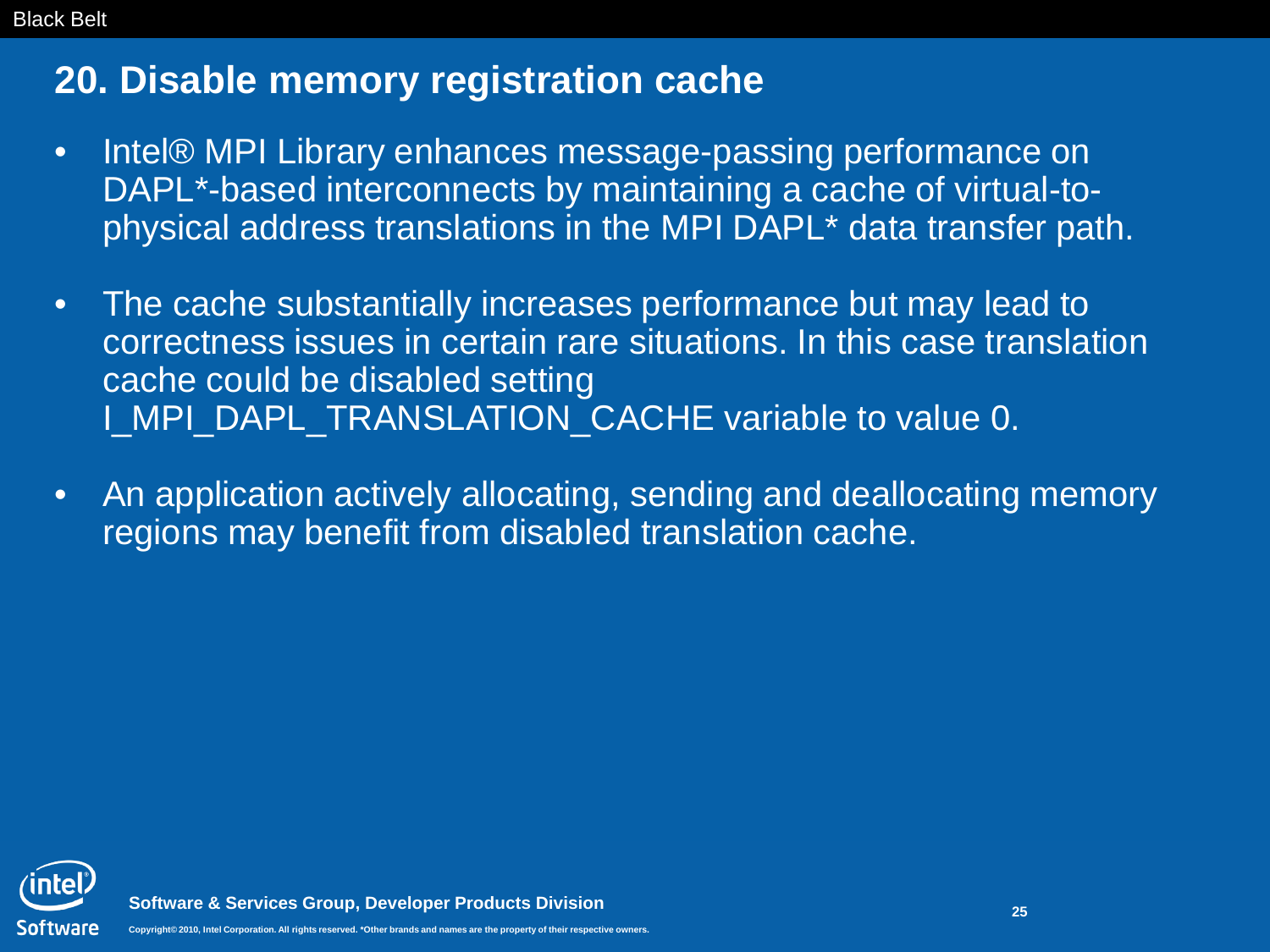### **21. Reduce size of pre-reserved memory for DAPL communication device**

- Large-scale applications may experience memory resource pressure due to a big number of pre-allocated buffers pinned to physical memory pages.
- Use I\_MPI\_DAPL\_BUFFER\_NUM variable to change the number of buffers for each pair in a process group. The default value is 16.
- Decreasing I\_MPI\_DAPL\_BUFFER\_NUM one can save memory and avoid application memory swapping. Another may benefit from higher number of buffers when intensively exchanging small messages.

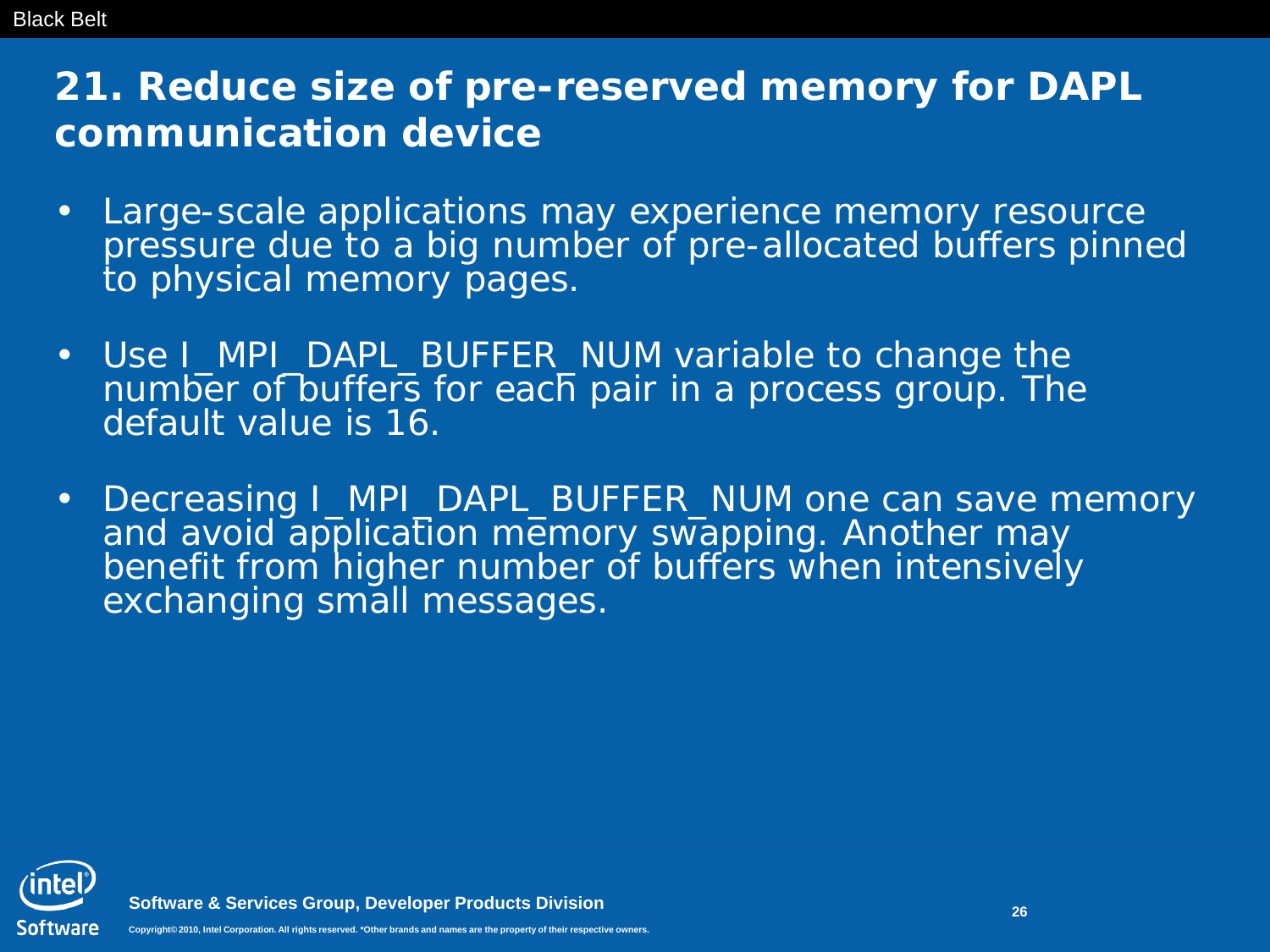**22. Allow dynamic enlargement of pre-reserved memory for DAPL path**

- Set I\_MPI\_DAPL\_BUFFER\_ENLARGEMENT variable to 1 to enable two-phase enlargement of DAPL buffers.
- If enabled, small size internal pre-registered DAPL buffers are allocated and enlarged later if data size exceeds the threshold defined by I\_MPI\_DAPL\_BUFFER\_ENLARGEMENT\_THRESHOLD (default value 580 bytes)

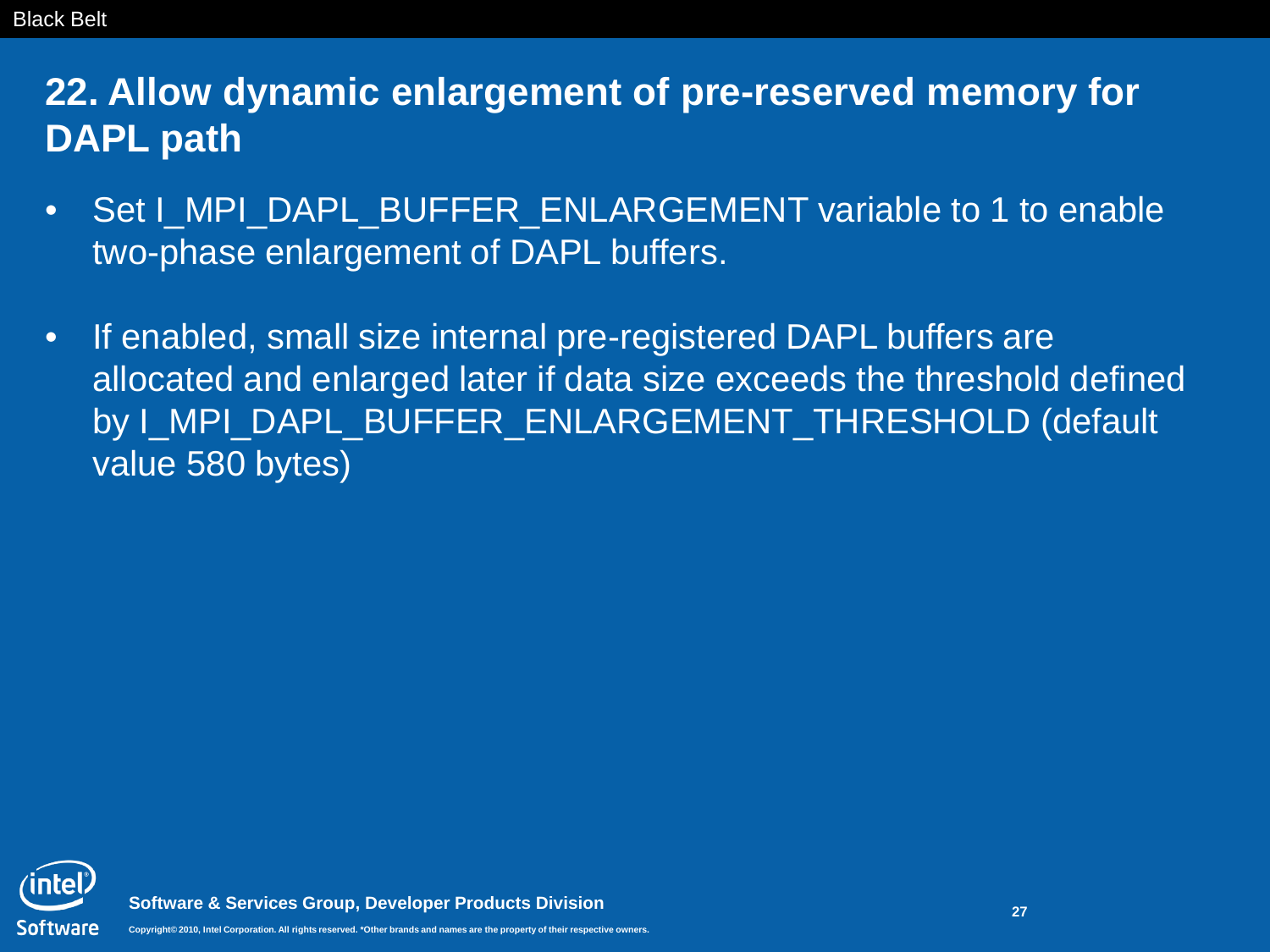### **23. Tune TCP/IP connection**

- On most Linux distributions TCP/IP stack tuned for 100 Mb/s networks
- Settings in /etc/modprobe.conf for Intel 1000 NIC:
	- alias eth0 e1000
	- options e1000 InterruptThrottleRate=0 TxIntDelay=0 TxDescriptors=512 RxDescriptors=512
- Settings common for any GigE:
	- \$ ifconfig eth0 txqueuelen 5000

### • TCP/IP stack tuning

- Edit the /etc/sysctl.conf file
	- net.ipv4.tcp\_sack  $= 0$
	- net.ipv4.tcp  $f$ ack = 0
	- net.core.netdev max backlog=3000
	- net.core.rmem\_max =  $16777216$
	- net.core.rmem\_default = 4194394
	- net.core.wmem max =  $16777216$
	- net.core.wmem default =  $2097197$
	- net.ipv4.tcp\_rmem =  $4096$  4194394 8388608
	- net.ipv4.tcp wmem = 4096 2097197 8388608
	- net.ipv4.tcp\_window\_scaling  $= 1$
	- vm.min free kbytes=65536
	- net.ipv4.tcp moderate rcvbuf=0
- Software
- **Software & Services Group, Developer Products Division**
- **Copyright© 2010, Intel Corporation. All rights reserved. \*Other brands and names are the property of their respective owners.**

– In /etc/rc.local we have:

 echo 5 > /proc/sys/net/ipv4/route/gc\_timeout echo 5 > /proc/sys/net/ipv4/route/gc\_min\_interval echo 32 > /proc/sys/net/ipv4/route/gc\_thresh echo 2 > /proc/sys/net/ipv4/route/gc\_elasticity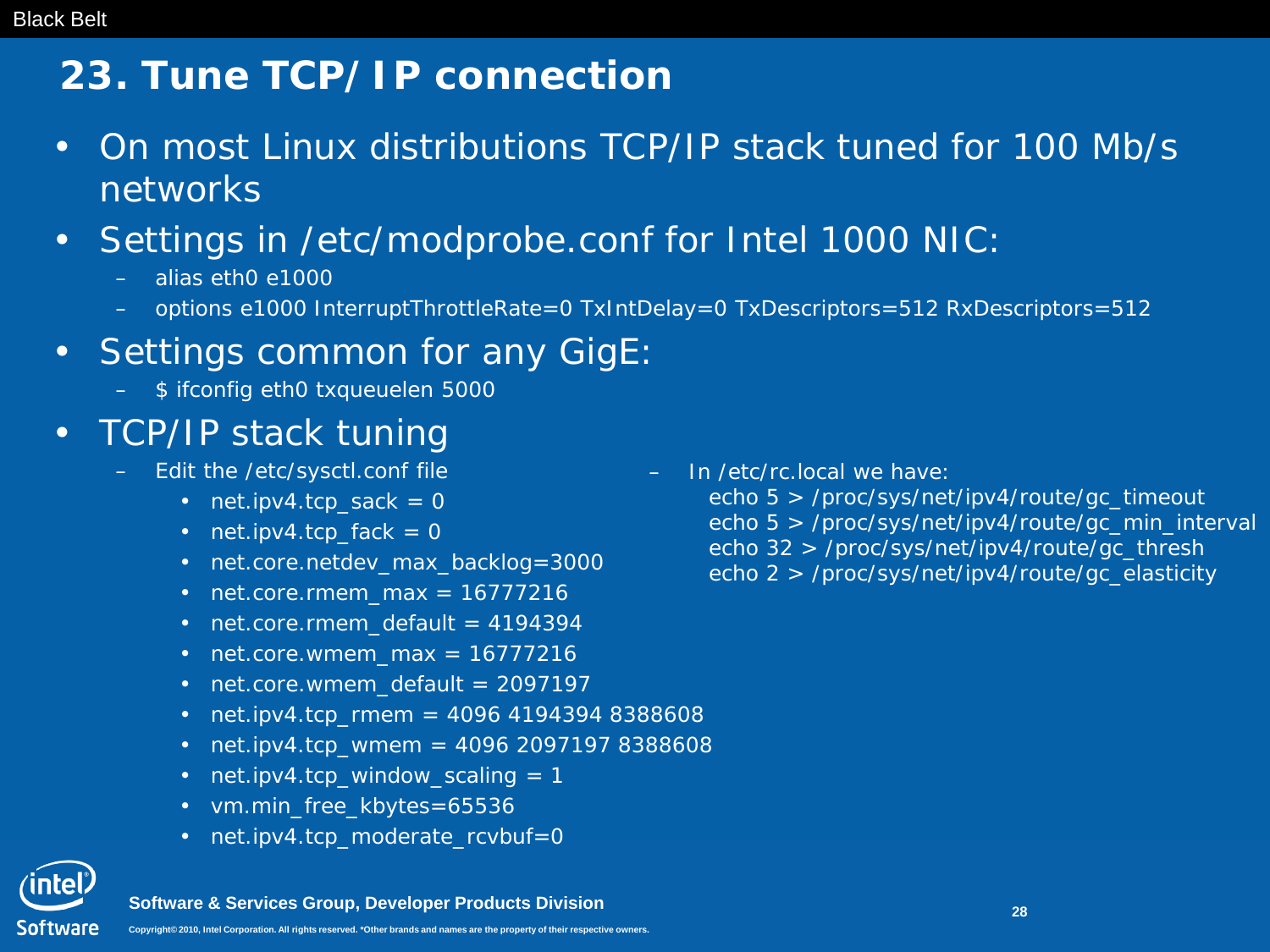### **Ready Application Settings**

- **Use application-specific configuration files provided with Intel MPI Library package, that contain optimized tuning parameters**
- **Some popular application settings:**
	- **LS-DYNA http://www.ls-dyna.com/ I\_MPI\_FAIR\_CONN\_SPIN\_COUNT = 2147483647 I\_MPI\_FAIR\_READ\_SPIN\_COUNT = 2147483647**

#### **Fluent http://www.fluent.com**

**I\_MPI\_ADJUST\_COLLECTIVES = bcast:0;reduce:2**

#### **HPCC http://icl.cs.utk.edu/hpcc/**

| <b>I_MPI_EAGER_THRESHOLD</b> | $= 128000$  |
|------------------------------|-------------|
| <b>I_MPI_FALLBACK_DEVICE</b> | $=$ disable |
| I_MPI_RDMA_RECV_QUEUE_SIZE   | $= 0$       |
| I_MPI_FAIR_READ_SPIN_COUNT   | $= 10000$   |
| RDMA_DEFAULT_MAX_WQE         | $= 500$     |
| <b>RDMA_READ_RESERVE</b>     | $= 20$      |



• **See /opt/intel/mpi/4.0/etc\*/\*.conf for more examples**

**Software & Services Group, Developer Products Division** 

**Copyright© 2010, Intel Corporation. All rights reserved. \*Other brands and names are the property of their respective owners.**